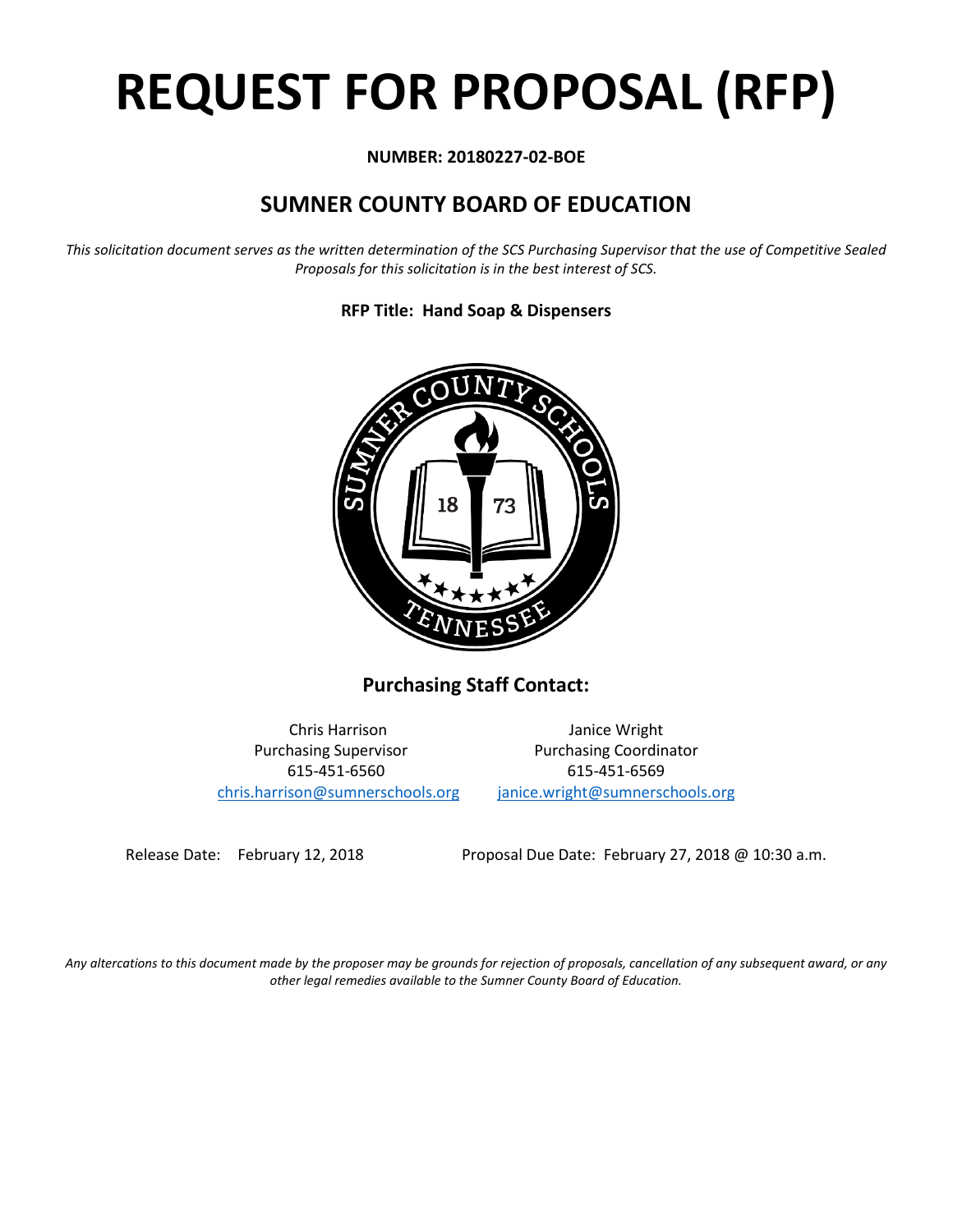## **NOTICE TO PROPOSERS**

There may be one or more amendments to this RFP. In order to receive communication for any such amendments issued specifically to this RFP, the proposer must provide a Notice of Intent to Propose to the Sumner County Board of Education (SCS) Purchasing Department. The proposer must utilize this form when submitting notice. The notice may be sent by email to: Purchasing Office, purchasing@sumnerschools.org. SCS will send amendments only to those proposers which complete and return this information by the deadline list in the RFP Schedule of Events (Section 4).

| <b>RFP Number:</b>          | 20180227-02-BOE Hand Soap & Dispensers |  |
|-----------------------------|----------------------------------------|--|
| Company Name:               |                                        |  |
| <b>Mailing Address:</b>     |                                        |  |
|                             |                                        |  |
|                             |                                        |  |
| Phone Number:               |                                        |  |
| <b>Contact Person:</b>      |                                        |  |
| <b>Email Address:</b>       |                                        |  |
|                             |                                        |  |
| <b>Authorized Signature</b> |                                        |  |
| <b>Printed Name</b>         |                                        |  |
| Date                        |                                        |  |

Emailed amendments will be sent in a Microsoft Word (Office for Windows) or Portable Document Format (pdf) format. Any alterations to the document made by the proposer may be grounds for rejection of proposal, cancellation of any subsequent award or any other legal remedies available to the Sumner County Board of Education.

Amendments will also be posted on the SCS website **https://sumnerschools.org/index.php/current-bids-and-rfps** and attached to the solicitation listing as a PDF or WORD file. Check the particular solicitation on the Current Bids and RFPs webpage for any posted amendments.

By completing and returning this form, the Proposer has expressed its intent to provide a proposal for **20180227-02-BOE Hand Soap & Dispensers.**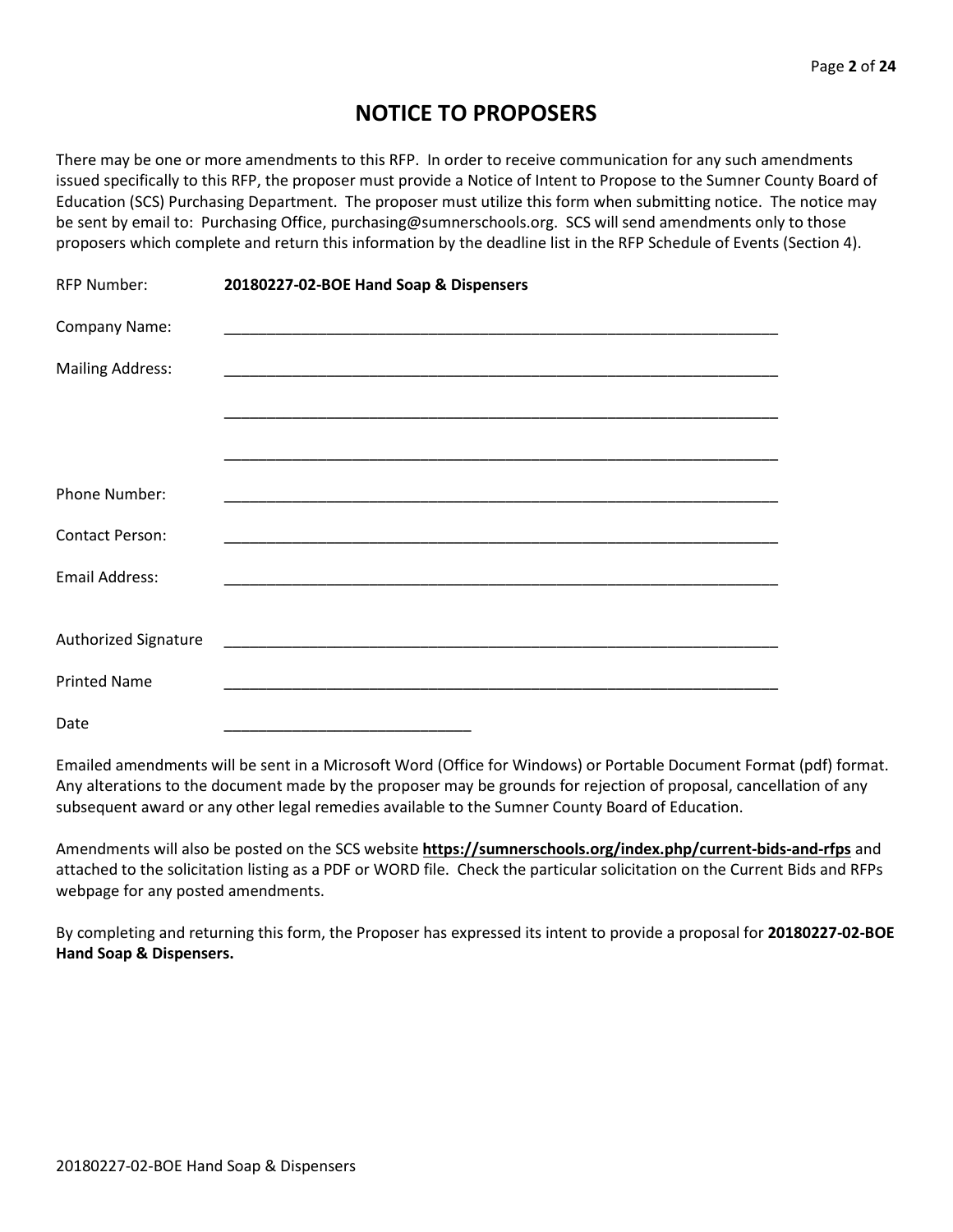### **TABLE OF CONTENTS**

- 1. Introduction/Overview
	- 1.1. Purpose
	- 1.2. Contact Information

#### 2. Requirements

- 2.1. Contract Term
- 2.2. Scope of Work/Specifications
- 3. Source Selection and Contract Award
- 4. Schedule of Events
- 5. Instructions for Proposal
	- 5.1. Required Forms
	- 5.2. New Vendors
	- 5.3. Acknowledgement of Insurance Requirements
	- 5.4. Clarification and Interpretation of RFP
	- 5.5. Proposal Package
	- 5.6. Delivery of Proposals
	- 5.7. Evaluation of Proposals
	- 5.8. Request for Clarification of Proposals
	- 5.9. Protests
- 6. Attachments
	- 6.1. Contact Information
	- 6.2. Bid Form/Certification
	- 6.3. References
	- 6.4. Certification Regarding Debarment or Suspension
	- 6.5. Condition of Submitting Proposal
	- 6.6. Statement of Non-Collusion
	- 6.7. Attestation Re Personnel
	- 6.8. Drug Free Workplace Affidavit
	- 6.9. IRS Form W-9
		- \**An online, fillable version can be found at https://www.irs.gov/pub/irs-pdf/fw9.pdf*
	- 6.10. Standard Terms & Conditions
	- 6.11. Vendor Checklist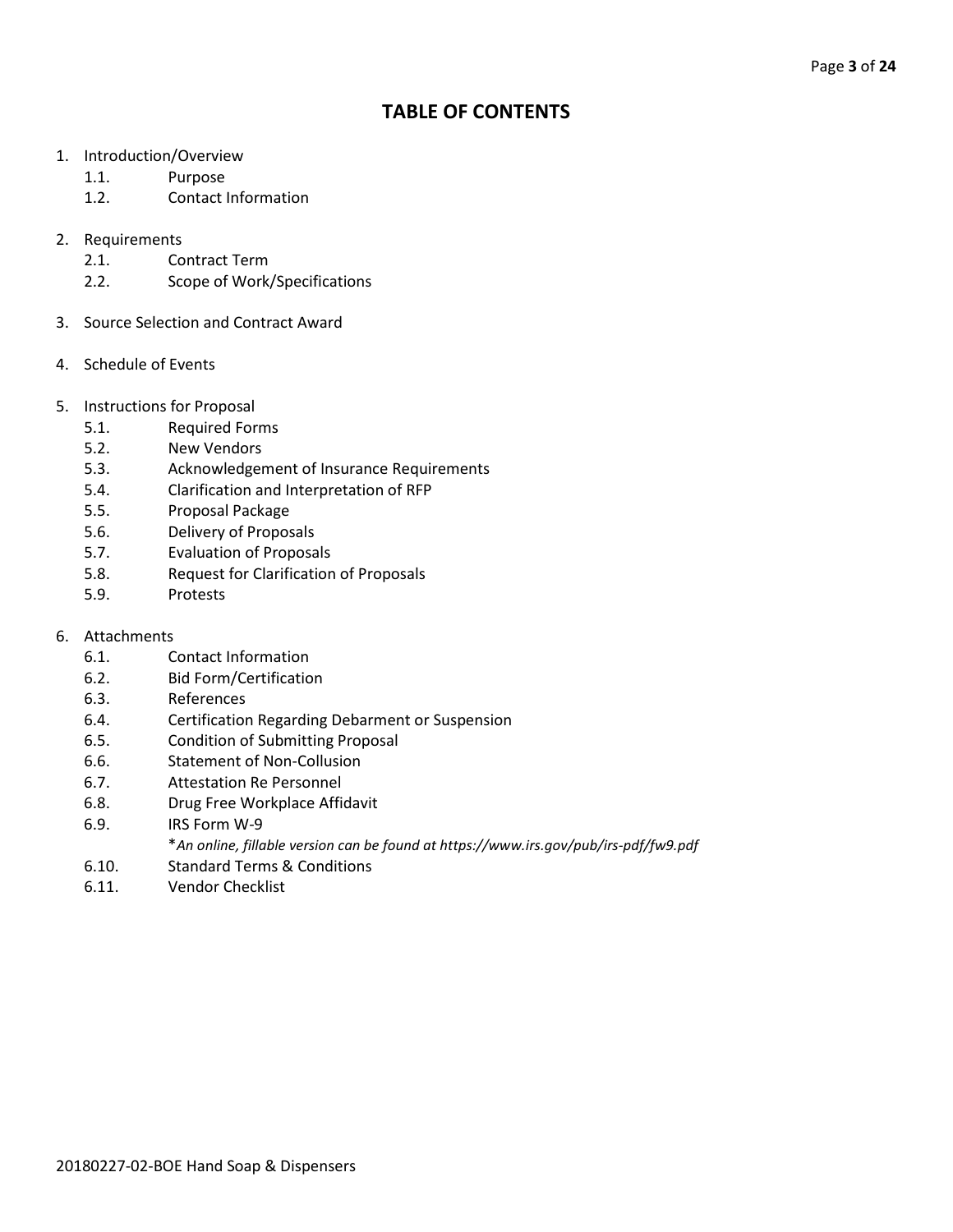#### 1. Introduction/Overview

#### 1.1. Purpose

The Sumner County Board of Education (SCS) is requesting sealed proposals for a supplier of hand soap and dispensers for the district.

1.2. Contact Information

Unauthorized contact regarding this RFP with employees or officials of SCS other than the Purchasing Supervisor named below may result in disqualification from this procurement process.

Interested parties must direct all communication regarding this RFP to the Purchasing Supervisor, who is SCSs only official point of contact for this RFP.

RFP Procedures: Scope of Work:

Chris Harrison Jaime York Purchasing Supervisor Property & Records Supervisor 1500 Airport Road 1500 Airport Road Gallatin, TN 37066 Gallatin, TN 37066 (615) 451-6560 (615) 451-6503 [chris.harrison@sumnerschools.org](mailto:chris.harrison@sumnerschools.org) [jaime.york@sumnerschools.org](mailto:jaime.york@sumnerschools.org)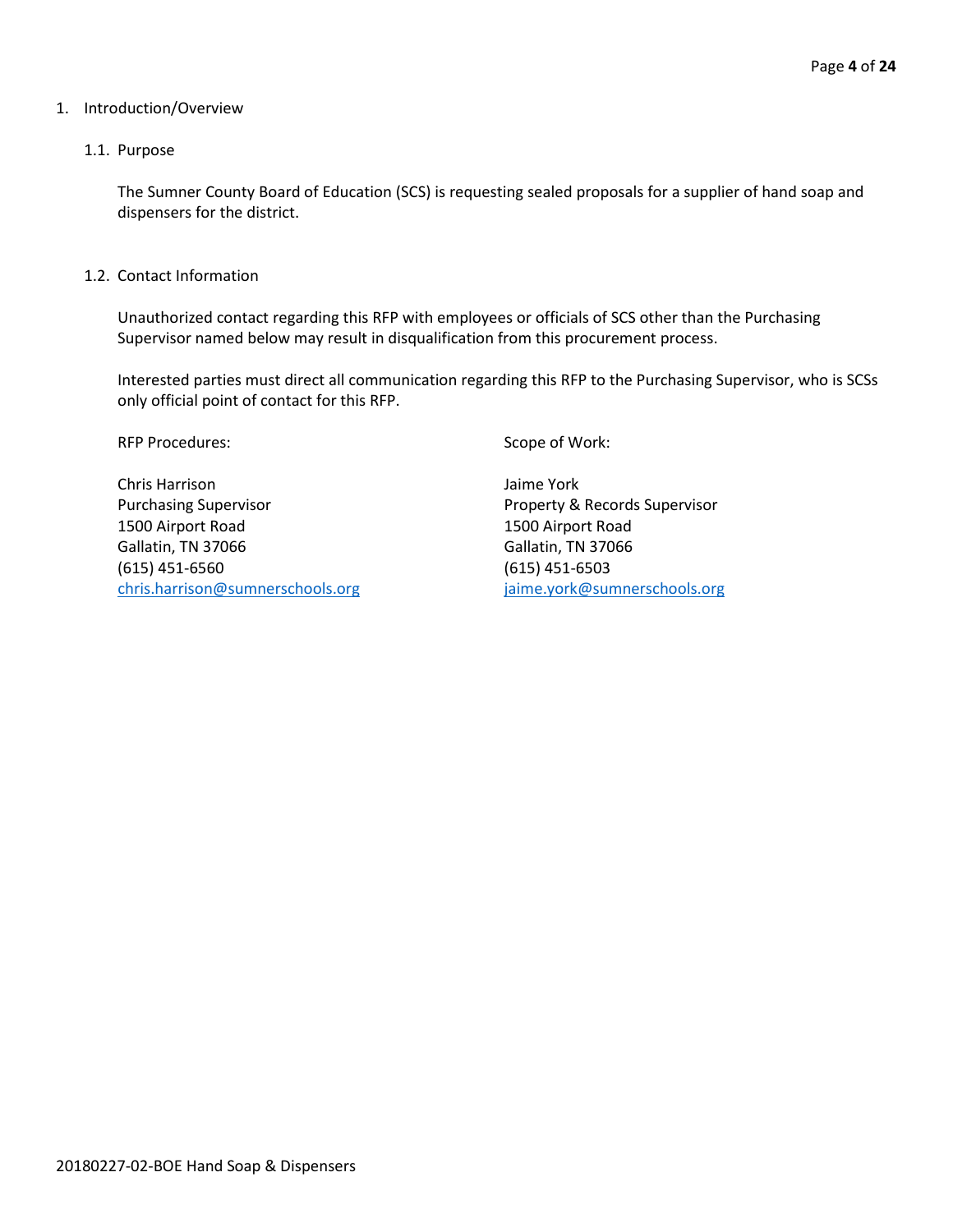#### 2. Requirements

#### 2.1. Contract Term

- 2.1.1.1. It is the intention of SCS to award a contract for a three (3) year term with the option to extend for two additional one-year terms.
- 2.2. Scope of Work / Specifications

**The Sumner County Board of Education, SCS, is soliciting bids for the purchase of Hand Soap and Dispensers. Failure to meet any of the outlined specifications or requirements at any time will result in default of said bid/award, cause for termination and return of unused product. The Vendor will be responsible for freight plus any fees incurred by SCS in sourcing another supplier.**

- 1. Vendor shall assure sufficient stock of product as to provide "on-time delivery" within one week of order time during the school year period. Vendor shall state minimum order quantity for delivery on NOTES section of Attachment 6.2. Cost submitted on Attachment 6.2 shall be total cost: product INCLUDING freight charges (landed cost).
- 2. Items listed are desired items/sizes; equal alternatives may be submitted. Vendors shall submit, with proposal, a description of soap and dispensers to be used in this contract. SCS reserves the right to request vendor presentations and further clarification of dispensers and hand soap.
- 3. The proposal is required to include delivery to the SCS Material Center Warehouse located at 1500 Airport Road, Gallatin, TN 37066. All items must be palletized, wrapped and tailgated – there is no loading dock at warehouse.
- 4. Vendor must provide the products quoted for the duration of the contract. Substitutions for the convenience of the Vendor will not be accepted and will be cause for termination of the contract.
- 5. Products discontinued by the manufacturer, supplanted by improved formulations, or in tight supply due to market conditions will not apply but will only be accepted up notification and acceptance by SCS. The successful vendor shall not assign or delegate any obligation to another Vendor without written consent of SCS.
- 6. The contract with SCS will be for a three (3) year term. SCS shall have the option the extend the contract for up to two (2) one-year extensions terms provided it gives notice to the Vendor sixty (60) days prior to the expiration of the contract or extension thereof. The contract will begin on July 1, 2018 and will end on June 30, 2021.

Effective July 1, 2019 and July  $1<sup>st</sup>$  of each contract year, the cost of service may be adjusted to reflect any changes which may have occurred in the Consumer Price Index published in the month immediately prior to any renewal by the U.S. Department of Labor (CPI) for each year of the contract, but not to exceed five percent (5%) each year.

7. Dispensers shall be supplied and installed by Vendor for dispensing products ordered; there shall be no cost to SCS for dispensers or installation of dispensers. Dispensers will continue to be at not cost for the duration of the contract.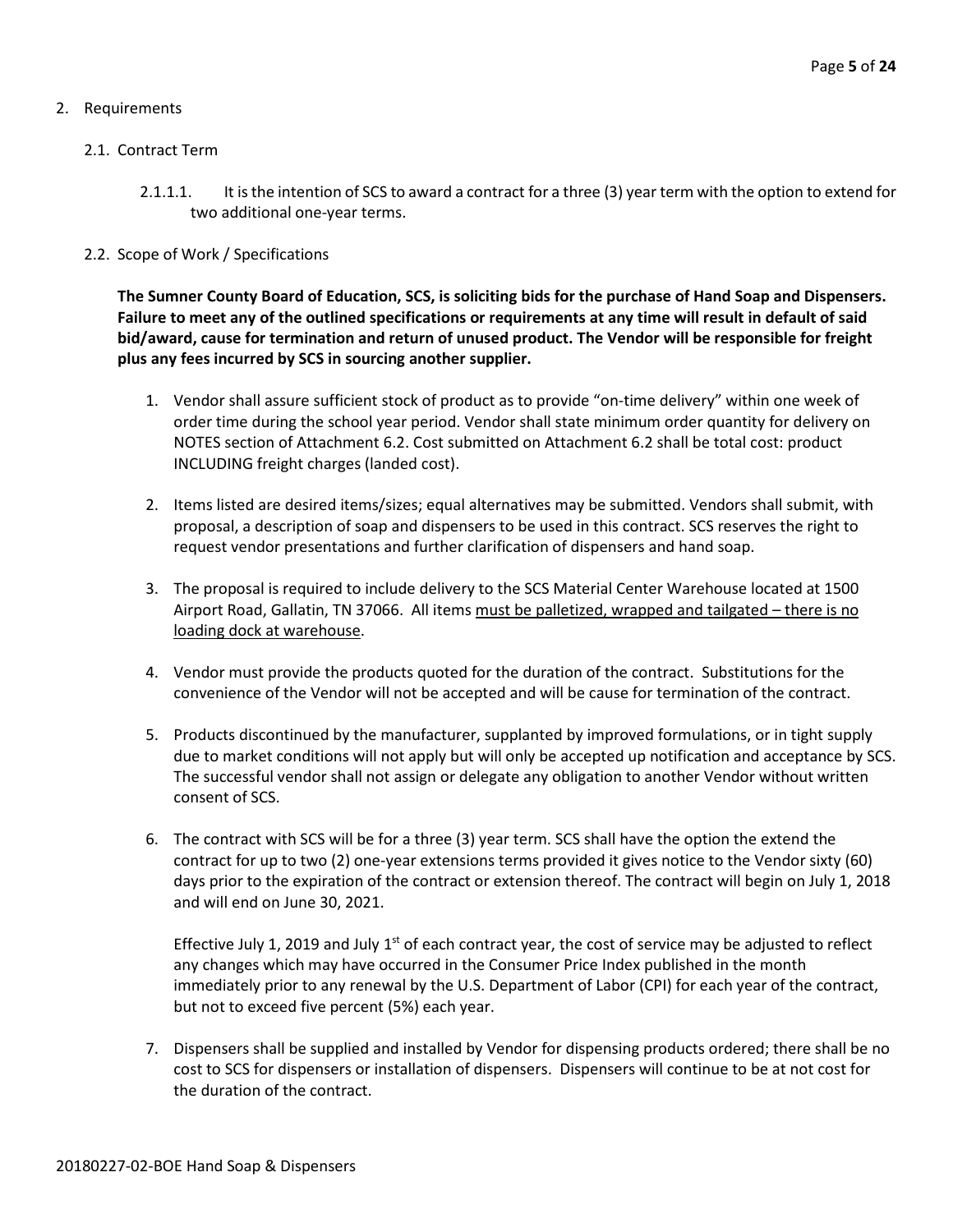- 8. Once awarded, walk-through visits for the purchase of estimating the number of dispensers, their installation, or delivery to schools must be completed by the vendor.
- 9. SCS may wish to phase out existing inventory and new dispensers may need to be installed with supply of initial product. Vendor shall demonstrate ability and willingness to provide transition without impacting SCS operations.

Please note the specifications below:

#### Hand Soap

- Foam hand wash
- Must include Aloe and Vitamin E
- Mild pleasant fragrance
- Dye-free
- Packaging
	- o 1250 mL (42.2 fl. oz.)
	- o Design to allow maximum evacuation rate no waste
	- o Design to ensure no contamination of product

#### Dispensers

- ADA Compliant
- Made from extremely durable plastic that withstands heavy abuse
- Locking
- Easy installation and replacement
- Sight window located on the front of the dispenser

Alternates not meeting hand soap and dispenser specifications must be accompanied with full specifications of soap, dispensers and a cost per unit comparison to 1250 mL, if applicable, in order to be considered.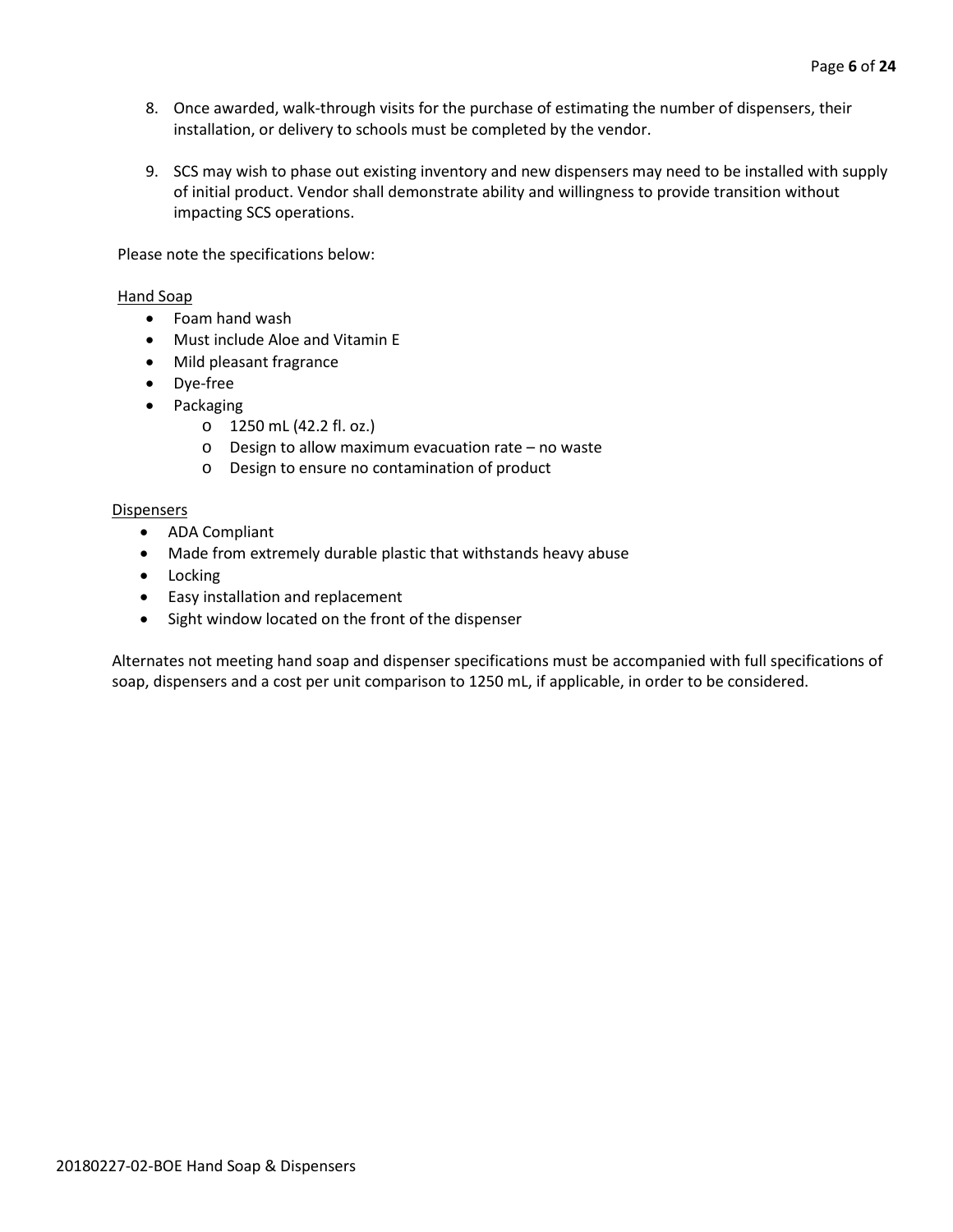- 3. Source Selection and Contract Award
	- Award(s), if made, will be made to the Responsive and Responsible proposer(s) whose proposal is most advantageous to SCS, taking into consideration price and the other evaluation criteria set forth in the RFP.
		- o General Criteria to be determined "Responsive"
			- Does the proposal include all required information, included completed attachment forms and affidavits?
			- Was the proposal delivered on or before the stated deadline? Did it include the required number of copies (hard & electronic)?
		- o General Criteria to be determined "Responsible"
			- Does the Proposer possess the ability, capacity, skill and financial resources to provide the service?
			- Can the Proposer take upon itself the responsibilities set forth in the RFP and produce the required outcomes in a timely fashion?
			- **Does the Proposer have the character, integrity, reputation, judgement, experience and** efficiency required for the project?
	- SCS reserves the right to enter into discussions with Proposers which have submitted proposals determined to be reasonably like of being considered for selection to assure a full understanding of and responsiveness to the RFP requirements. Every effort shall be afforded to assure fair and equal treatment with respect to the opportunity for discussion and/or revision of their respective proposals. Revisions may be permitted after the submission and prior to the award for the purpose of obtaining the best offers.
	- SCS reserves the right to negotiate price and contract terms and conditions with the most qualified proposer(s) to provide the requested service. If a mutually beneficial agreement with the highest ranked firm is not reached, SCS reserves the right to enter into contract negotiations with the next highest ranked proposer and continue this process until an agreement is reached.
	- Upon mutual agreement by both parties, SCS shall grant the right to extend the terms, conditions and prices of contract(s) awarded from this RFP to other Institutions (such as State, Local and/or Public Agencies) who express an interest in participating in any contract that results from this RFP. Each of the "piggyback" Institutions will issue their own purchasing documents for purchase of the goods/services. Proposer agrees that SCS shall bear no responsibility or liability for any agreements between Proposer and the other Institution(s) who desire to exercise this option.
- 4. Schedule of Events

•

| <b>RFP Issued</b>              | February 12, 2018                         |
|--------------------------------|-------------------------------------------|
| <b>Questions DEADLINE</b>      | February 19, 2018                         |
| <b>RFP Submission DEADLINE</b> | February 27, 2018 @ 10:30 a.m. Local Time |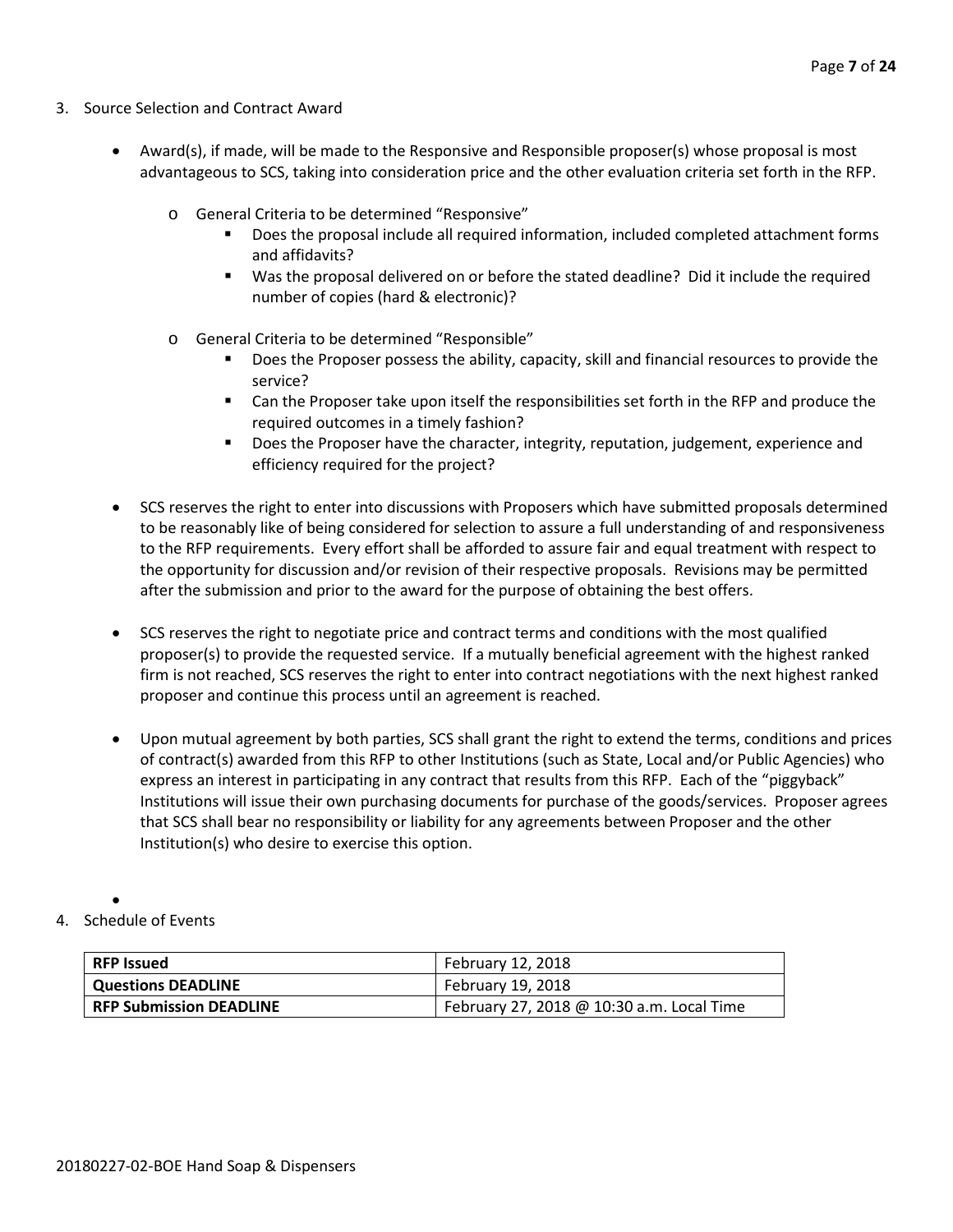#### 5. Instructions for Proposal

#### 5.1. Required Forms

- Proposer must complete and submit the Attachments in Section 6. Attachments may be omitted depending on the RFP requirements. Refer to the Table of Contents for omitted Attachments.
- Evidence of a valid State of Tennessee Business License and/or Sumner County Business License. For all vendors with annual purchases in excess of \$50,000; a business license must be on file with the SCS Finance Department.
- Evidence of Commercial General Liability Insurance
- If applicable, the Proposer must include a copy of the contract(s) the Proposer will submit to be signed.

#### 5.2. New Vendors

- To comply with Internal Revenue Service requirements, all vendors who perform any type of service are required to have a current IRS Form W-9 on file with the SCS Finance Department. It is a mandatory requirement to complete the IRS Form W-9 (Attachment 6.9) included in this RFP.
- To comply with the Tennessee Lawful Employment Act (50-1-702 and 50-1-703), non-employees (individuals paid directly by the employer in exchange for the individual's labor or services) must have on file one (1) of the following documents:
	- o A valid Tennessee driver's license or photo identification;
	- o A valid driver's license or photo identification from another state where the license requirements are at least as strict as those in Tennessee;
	- o A birth certificate issued by a U.S. state, jurisdiction or territory;
	- o A U.S. government issued certified birth certificate;
	- o A valid, unexpired U.S. passport;
	- o A U.S. certificate of birth abroad (DS-1350 or FS-545)
	- o A report of birth abroad of a U.S. citizen (FS-240);
	- o A certificate of citizenship (N560 or N561);
	- o A certificate of naturalization (N550, N570 or N578);
	- o A U.S citizen identification card (I-197 or I-179); or
	- o Valid alien registration documentation or other proof of current immigration registration recognized by the United States Department of Homeland Security that contains the individual's complete legal name and current alien admission number or alien file number (or numbers if the individual has more than one number).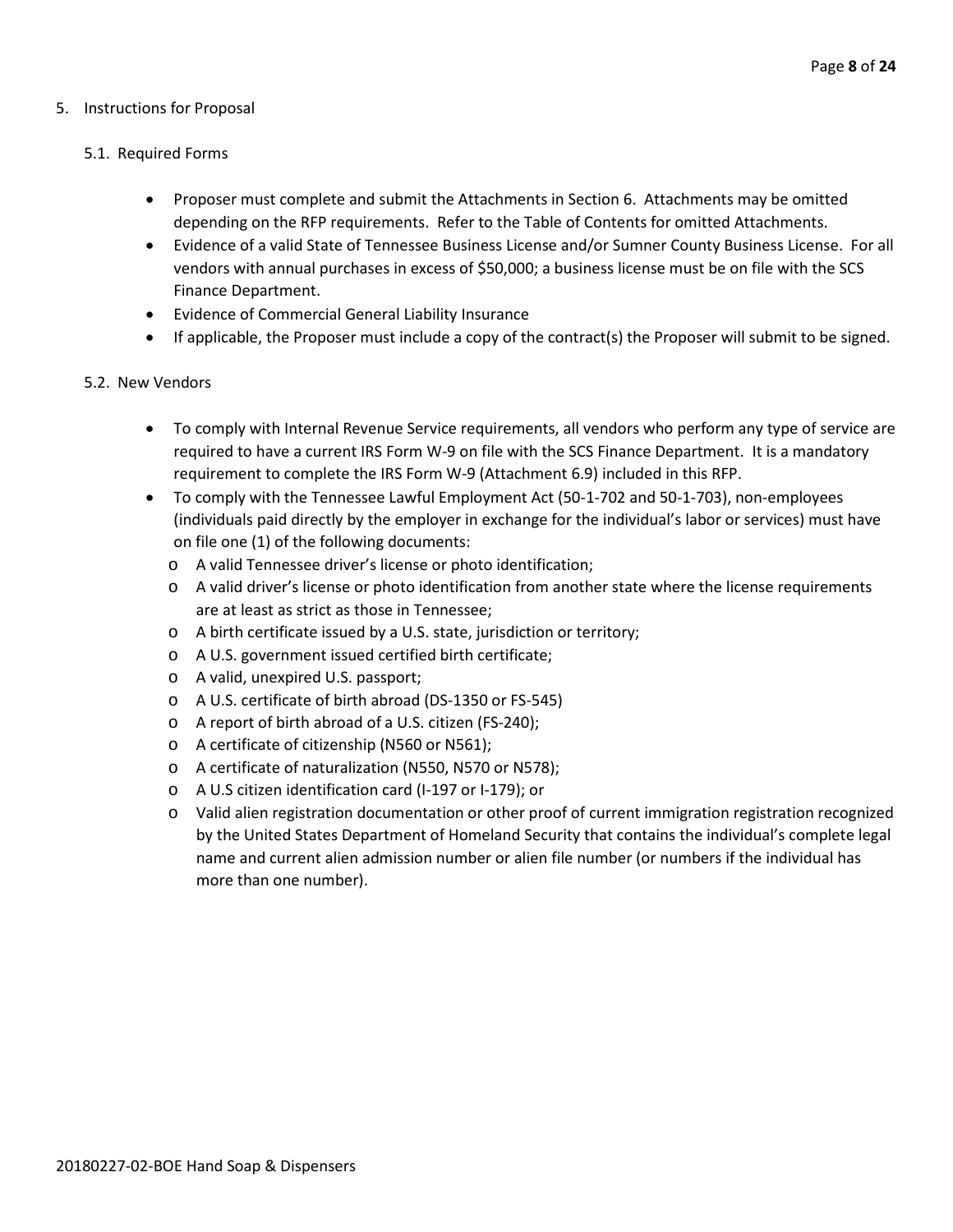5.3. Acknowledgement of Insurance Requirements

By submitting a proposal, Proposer acknowledges that it has read and understands the insurance requirements for the proposal. The Proposer who may have employees, contractors or agents working on SCS properties shall carry current certificates for general and professional liability insurance and for workers' compensation of a minimum of \$250,000. The owner or Principal of each Proposer must also be insured by workers' compensation if they perform any of the services on SCS properties. There will be no exceptions to the insurance requirement. Proposer also understands that the evidence of required insurance must be submitted within fifteen (15) working days following notification of its offer being accepted; otherwise, SCS may rescind its acceptance of the Proposers proposal.

5.4. Clarification and Interpretation of RFP

The words "must" and "shall" in the RFP indicate mandatory requirements. Taking exception to any mandatory requirement shall be considered grounds for rejection. There are other requirements that SCS considers important but not mandatory. It is important to respond in a concise manner to each section and submit an itemized list of all exceptions.

5.5. Proposal Package

The package containing the proposal must be sealed and clearly marked on the outside of the package: **"20180227-02-BOE Hand Soap & Dispensers" DO NOT OPEN**

All sealed proposals packages must include all of the following. Any sealed proposals are subject to rejection as non-conforming if any applicable item is not included.

- One (1) Complete Original
- Two (2) additional copies of the Original
- One (1) electronic format (CD/USB Drive)
- Original Signature on Original Proposal. NO copied or digital signatures.

The outside of the proposal package must be labeled as follows (if applicable):

- 1. Name of Company and Principal Owner, Business License Number, Expiration Date and License Classification.
- 2. In addition to Item 1, the same is applicable to masonry contractors if the work performed is > \$100,000.
- 3. In addition to Item 1, the same is applicable to HVAC, electrical, plumbing or A/C contractors if the work performed is > \$25,000.
- 4. In addition to Item 1, the same is applicable plus the Department of Environment & Conservation License Number and Classification, applicable to geothermal contractors if the work performed is > \$25,000.
- 5. If the prime contractor performs the masonry portion of the project or any of the above listed contractor skill sets and the work performed is > \$100,000; it must be so designated.
- 6. Only one (1) contractor in each classification listed shall be written on the bid envelope.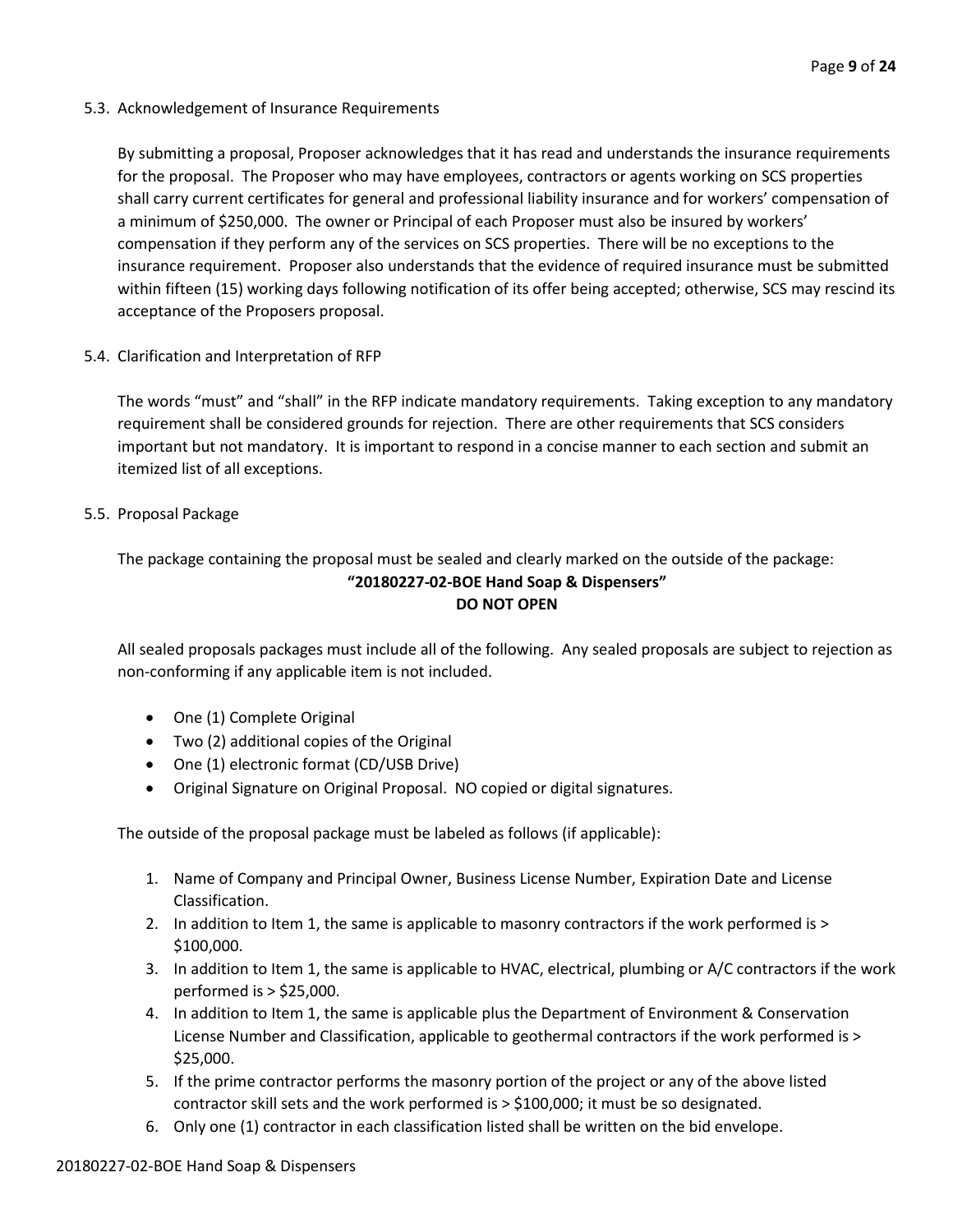#### 5.6. Delivery of Proposals

Sealed proposals will be accepted until **February 27, 2018 @ 10:30 a.m. Local Time**. Proposals received after that time will be deemed invalid. Vendors mailing proposal packages must allow sufficient time to ensure receipt of their package by the time specified. There will be no exceptions. Proposals will be opened and read aloud. The reading of the bids will begin at **10:30 a.m. Local Time**.

Due to the nature of deliveries to the SCS Support Services Facility by carriers such as UPS, FedEx and such like; the proposal package will be accepted if the date and time on the delivery confirmation are indicated to be on or before the Proposal Deadline.

Delivery Address: Sumner County Board of Education Attn: Purchasing Supervisor 1500 Airport Road Gallatin, TN 37066

#### 5.7. Evaluation of Proposals

The SCS Purchasing Supervisor will first examine the proposals to reject those that are clearly non-responsive to the stated requirements. Proposers who are determined to be non-responsive and/or non-responsible will be notified of this determination.

The evaluation process will include the following factors:

- Company Experience and Qualifications
	- o The number of years the Proposer has been licensed to do business.
	- o The number of years the Proposer has been providing the requested services.
	- o How many similarly sized or larger K-12 clients have you contract with?
- Compensation/Price Data
	- o Address all costs associated with performance of the contracted services.
- Past Performance and References
	- o Provided a minimum of three ( 3) client references for similar projects in size and scope successfully completed by Proposer within the last three (3) years. Attachment 6.3.
	- o SCS may also consider other sources of pertinent past performance information, including the districts own experience with the Proposer.
- 5.8. Request for Clarification of Proposals

Requests for clarification of proposals shall be distributed by the Purchasing Supervisor in writing (or email).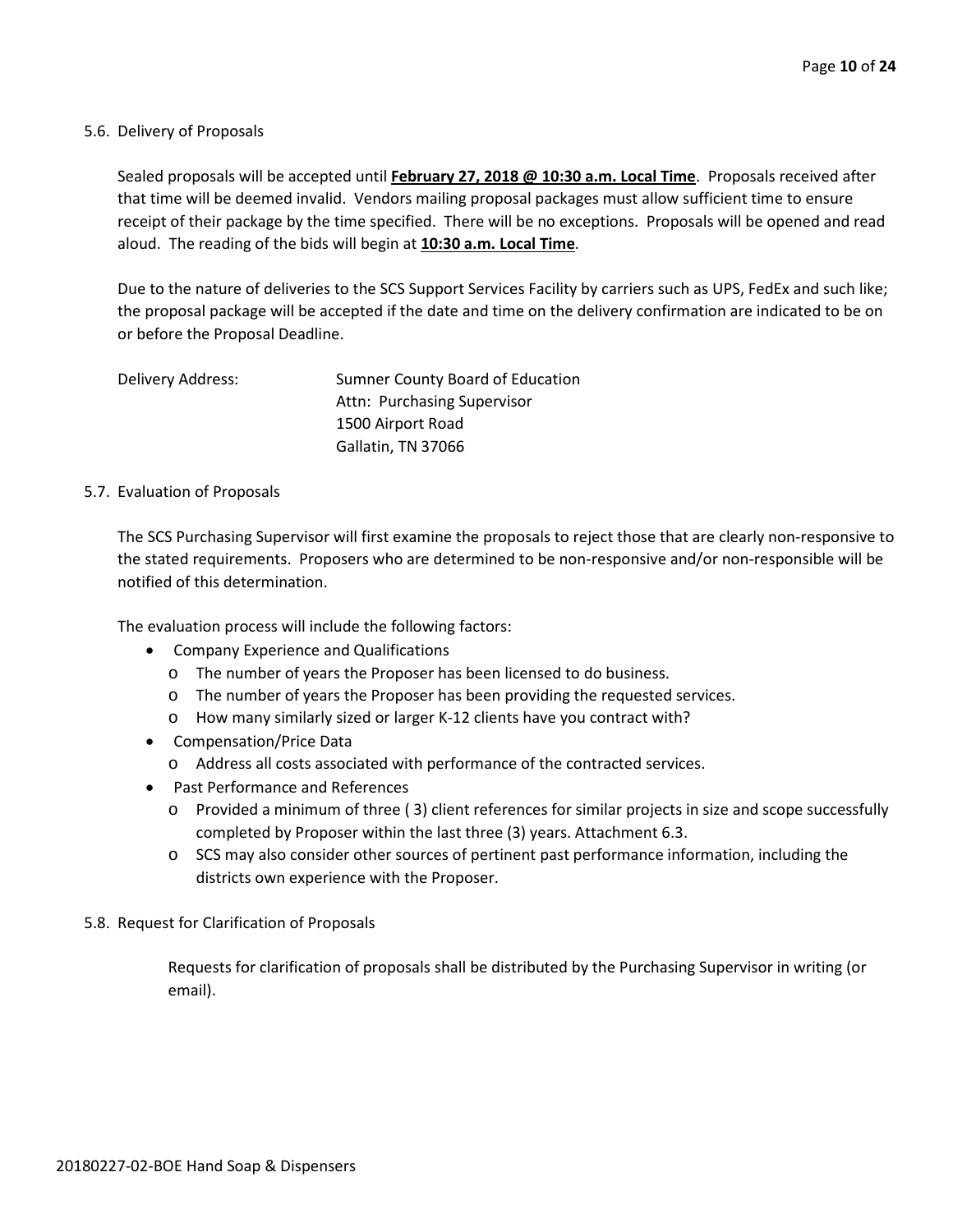#### 5.9. Protests

In the event that any interested party finds any part of the listed specifications, terms or conditions to be discrepant, incomplete or otherwise questionable in any respect; it shall be the responsibility of the concerned party to notify the SCS Purchasing Office of such matters immediately upon receipt of the RFP. All notifications must be sent to the Purchasing Supervisor via email at [purchasing@sumnerschools.org.](mailto:purchasing@sumnerschools.org)

Any actual or prospective Proposer who is aggrieved in connection with the RFP or award of a contract may protest to the Purchasing Supervisor and/or the Sumner County Board of Education at its regularly scheduled meeting.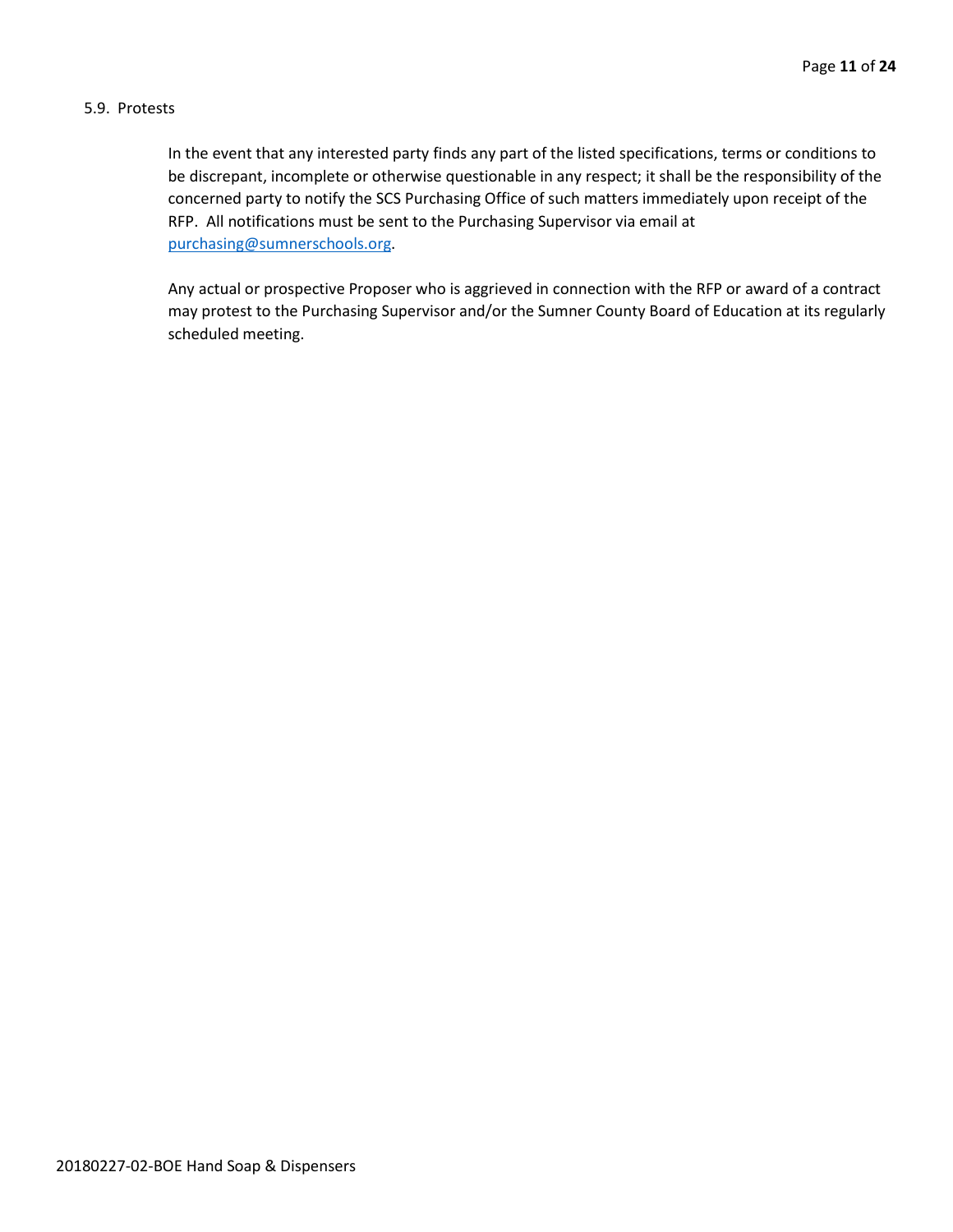#### **ATTACHMENT 6.1 - Contact Information**

| <b>Company Legal Name:</b>                 |          |
|--------------------------------------------|----------|
| <b>Company Official Address:</b>           |          |
|                                            |          |
| Company Web Site (URL):                    |          |
|                                            |          |
| Contact Person for project administration: |          |
|                                            |          |
|                                            |          |
|                                            |          |
|                                            | (office) |
|                                            | (mobile) |
|                                            |          |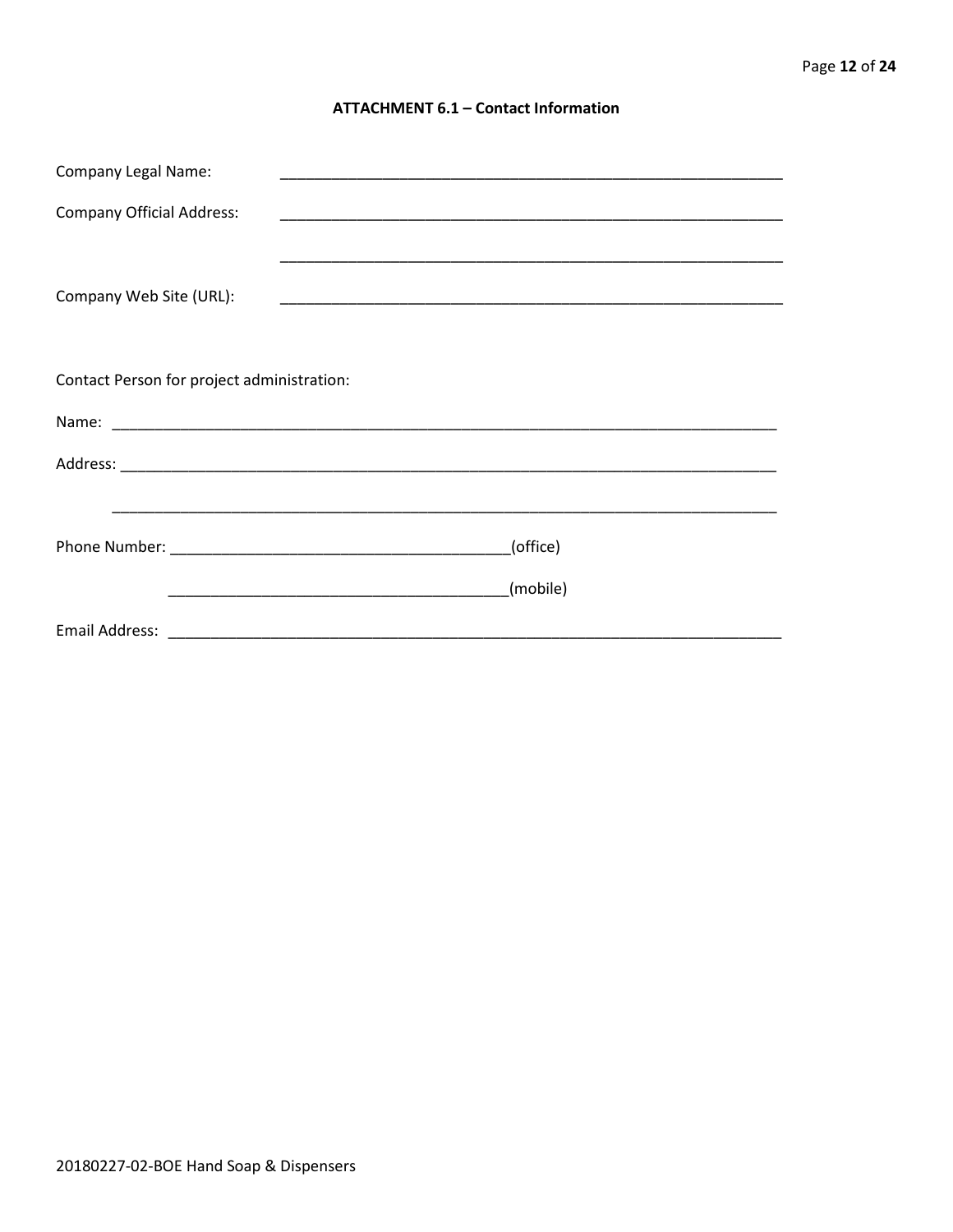

Attn: Purchasing Supervisor 1500 Airport Road Gallatin, TN 37066

#### **ATTACHMENT 6.2 – Bid Form/Certification 20180227-02-BOE Hand Soap & Dispensers**

| Date |                                       |
|------|---------------------------------------|
|      | , a duly authorized representative of |
|      | hereby submit our bid for 20180227-   |

**02-BOE Hand Soap & Dispensers** in accordance with the specifications and instructions set forth in these bid documents.

| <b>HAND SOAP</b> |                     |                    |                       |                  |
|------------------|---------------------|--------------------|-----------------------|------------------|
| <b>Size</b>      | <b>Manufacturer</b> | <b>Item Number</b> | <b>Units per Case</b> | <b>Bid Price</b> |
| Unit             |                     |                    |                       | /case            |
| <b>DISPENSER</b> |                     |                    |                       |                  |
|                  | <b>Manufacturer</b> | <b>Item Number</b> | <b>Case Size</b>      |                  |
|                  |                     |                    |                       |                  |
|                  |                     |                    |                       |                  |

| <b>NOTES:</b> |  |  |
|---------------|--|--|
|               |  |  |
|               |  |  |
|               |  |  |
|               |  |  |

| (street)                               | (city, state, zip) |  |
|----------------------------------------|--------------------|--|
| 20180227-02-BOE Hand Soap & Dispensers |                    |  |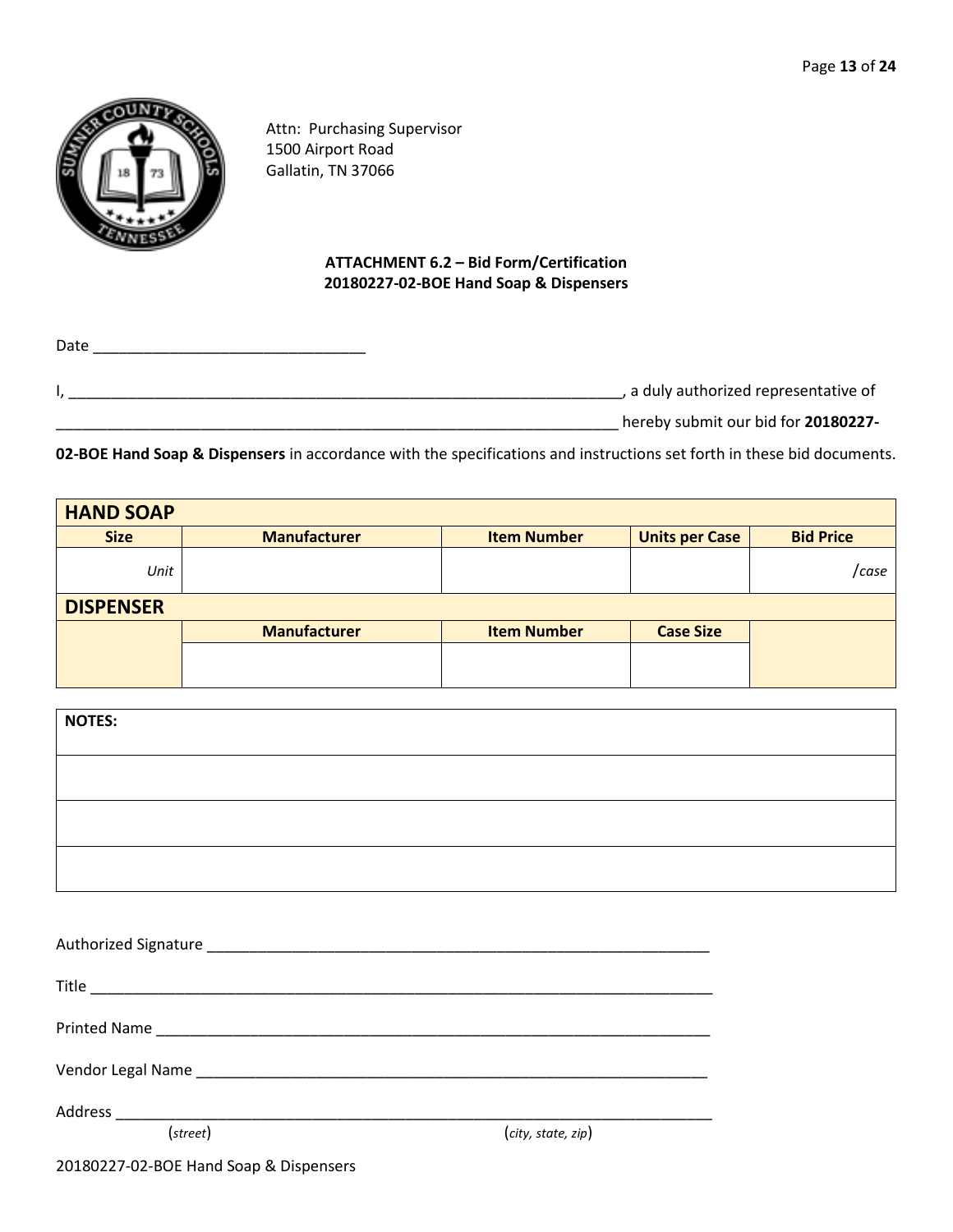| <b>ATTACHMENT 6.3 - References</b> |  |  |
|------------------------------------|--|--|
|------------------------------------|--|--|

\*Proposers may copy this page and submit additional references.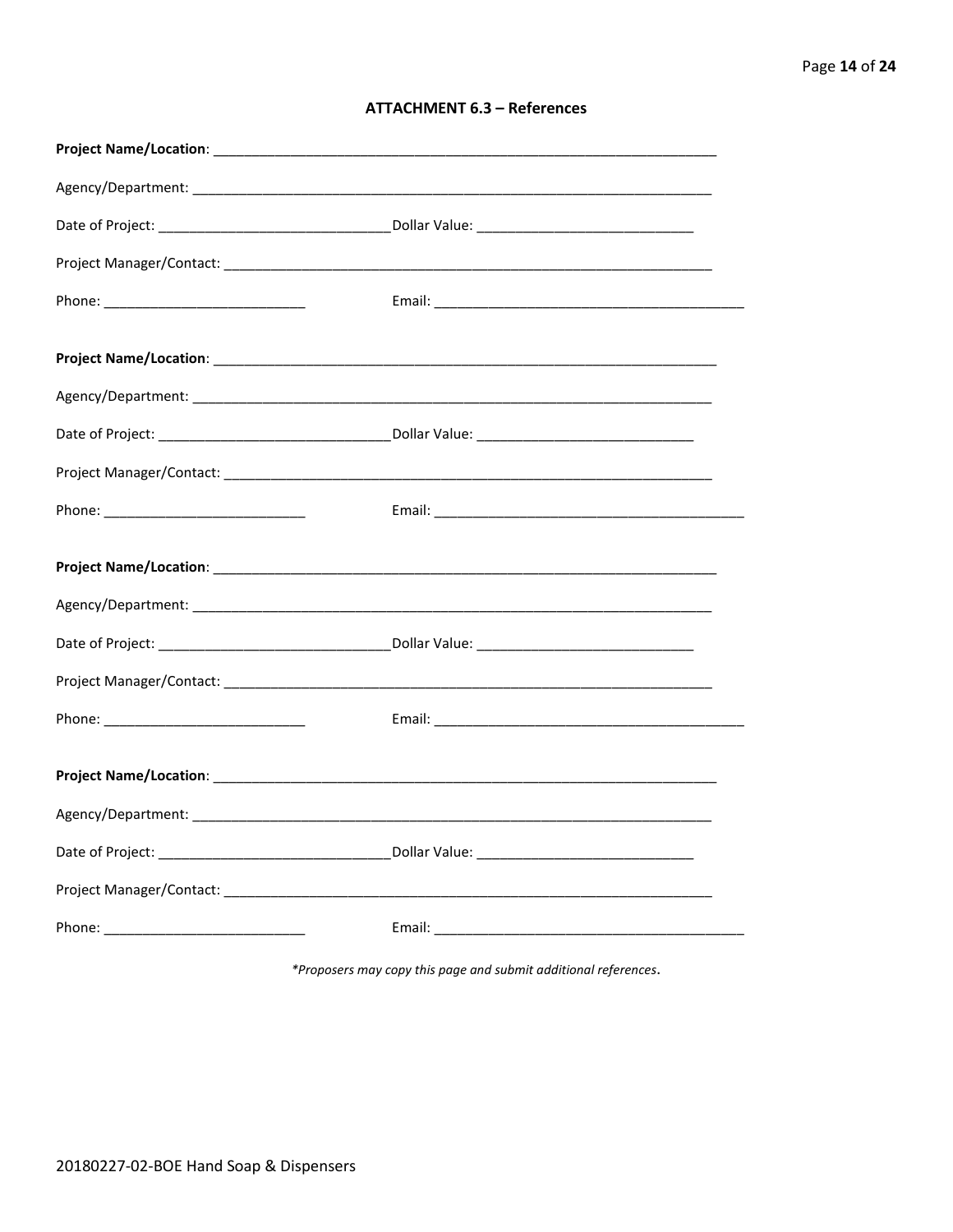#### **ATTACHMENT 6.4 – Certification Regarding Debarment or Suspension**

The prospective participant certifies, to the best of its knowledge and belief, that it and its principals:

- Are not presently debarred, suspended, proposed for debarment, declared ineligible or voluntarily excluded from participation in transactions under federal non-procurement programs by any federal department or agency;
- Have not, within the three-year period preceding the proposal, had one or more public transactions (federal, state or local) terminated for cause or default; and
- Are not presently indicated or otherwise criminally or civilly charged by a government entity (federal, state or local) and have not, within the three-year period preceding the bid, been convicted or had a civil judgement rendered against it:
	- $\circ$  For the commission of fraud or a criminal offense in connection with obtaining, attempting to obtain or performing a public transaction (federal, state or local) or a procurement contract under such a public transaction;
	- o For the violation of federal or state antitrust statutes, including those proscribing price fixing between competitors, the allocation of customers between competitors, or bid rigging; or
	- o For the commission of embezzlement, theft, forgery, bribery, falsification or destruction of records, making false statements, or receiving stolen property.

\_\_\_\_\_\_\_\_\_\_\_\_\_\_\_\_\_\_\_\_\_\_\_\_\_\_\_\_\_\_\_\_\_\_\_\_\_\_\_\_\_\_\_\_\_\_\_\_\_\_\_\_

I understand that a false statement on this certification may be grounds for the rejection of this proposal or the termination of the award. In addition, under 18 U.S.C. 1001, a false statement may result in a fine of up to \$10,000 or imprisonment for up to five years, or both.

Name of Participating Agency: \_\_\_\_\_\_\_\_\_\_\_\_\_\_\_\_\_\_\_\_\_\_\_\_\_\_\_\_\_\_\_\_\_\_\_\_\_\_\_\_\_\_\_\_\_\_\_\_\_\_\_\_\_\_\_\_\_\_\_\_

Name and Title of Authorized Representative: \_\_\_\_\_\_\_\_\_\_\_\_\_\_\_\_\_\_\_\_\_\_\_\_\_\_\_\_\_\_\_\_\_\_\_\_\_\_\_\_\_\_\_\_\_\_\_

Signature of Authorized Representative: \_\_\_\_\_\_\_\_\_\_\_\_\_\_\_\_\_\_\_\_\_\_\_\_\_\_\_\_\_\_\_\_\_\_\_\_\_\_\_\_\_\_\_\_\_\_\_\_\_\_\_\_

Date: \_\_\_\_\_\_\_\_\_\_\_\_\_\_\_\_\_\_\_\_\_\_\_\_\_\_\_\_

\_\_\_\_ I am unable to certify to the above statement. Attached is my explanation.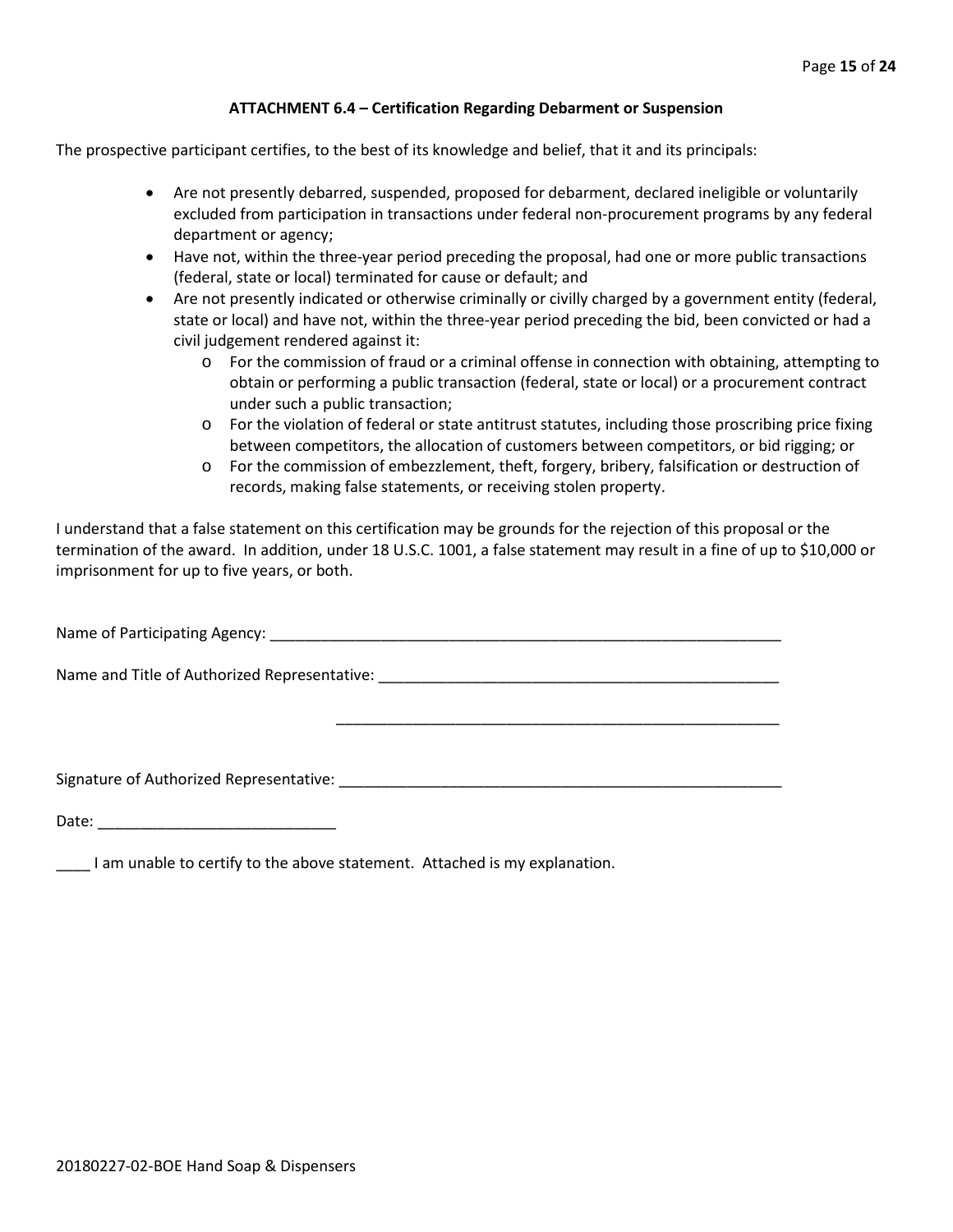#### **ATTACHMENT 6.5 – Condition of Submitting Proposal**

The undersigned Proposer has carefully examined all instructions, requirements, specifications, terms and conditions of the RFP and certifies:

- It is a reputable company regularly engaged in providing goods and/or services necessary to meet the requirements, specifications, terms and conditions of the RFP.
- All statements, information and representations prepared and submitted in response to the RFP are current, complete, true and accurate. Proposer acknowledges that the Sumner County Board of Education (SCS) will rely on such statements, information and representations in selecting the successful proposer(s).
- That the prices quoted shall be SCSs pricing for the products and/or service.
- It shall be bound by all statements, representations, warranties and guarantees made in its proposal.
- Proposer acknowledges that the contract may be canceled if any conflict of interest or appearance of a conflict of interest is discovered by SCS, in its sole discretion.
- All purchase orders must be duly authorized and executed by SCS and subject to the terms and conditions of the RFP.

By checking this box, Proposer agrees that SCS reserves the right to extend the terms, conditions, and prices of this contract to other Institutions (such as State, Local and/or Public Agencies) who express an interest in participating in any contract that results from this RFP. Each of the piggyback Institutions will issue their own purchasing documents for the goods/services. Proposer agrees that SCS shall bear no responsibility or liability for any agreements between Proposer and the other Institution(s) who desire to exercise this option.

| ADDRESS: |          |
|----------|----------|
|          |          |
| PHONE:   | (office) |
|          | (mobile) |
| EMAIL:   |          |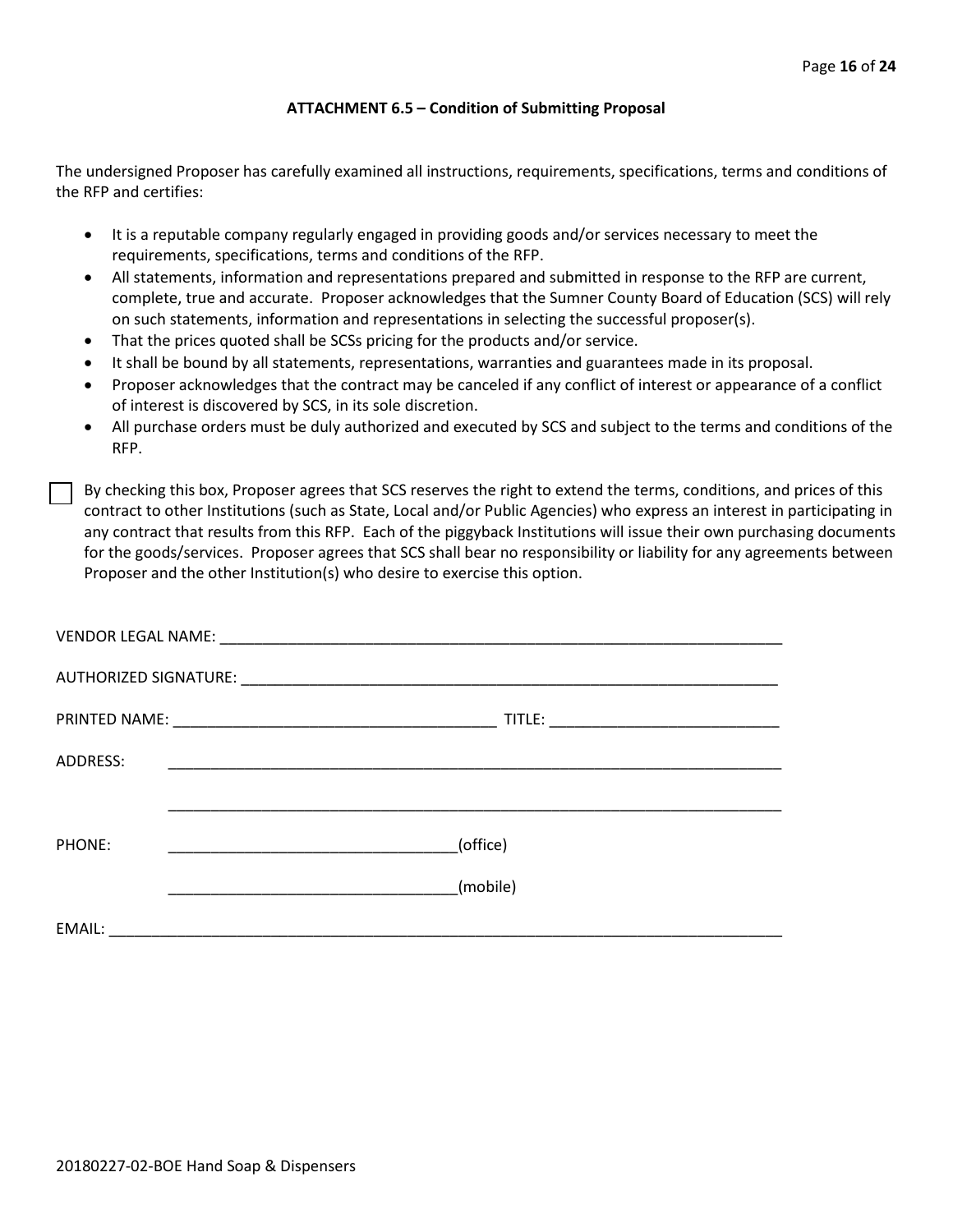#### **ATTACHMENT 6.6 – Statement of Non-Collusion**

The undersigned affirms that they are duly authorized to execute this contract, that this company, corporation, firm, partnership or individual has not prepared this proposal in collusion with any other respondent, and that the contents of this proposal as to prices, terms or conditions of said proposal have not been communicated by the undersigned nor by any employee or agent to any other person engaged in this type of business prior to the official opening of this proposal.

| Address: |          |
|----------|----------|
|          | (office) |
|          |          |
|          |          |
|          |          |
|          |          |
|          |          |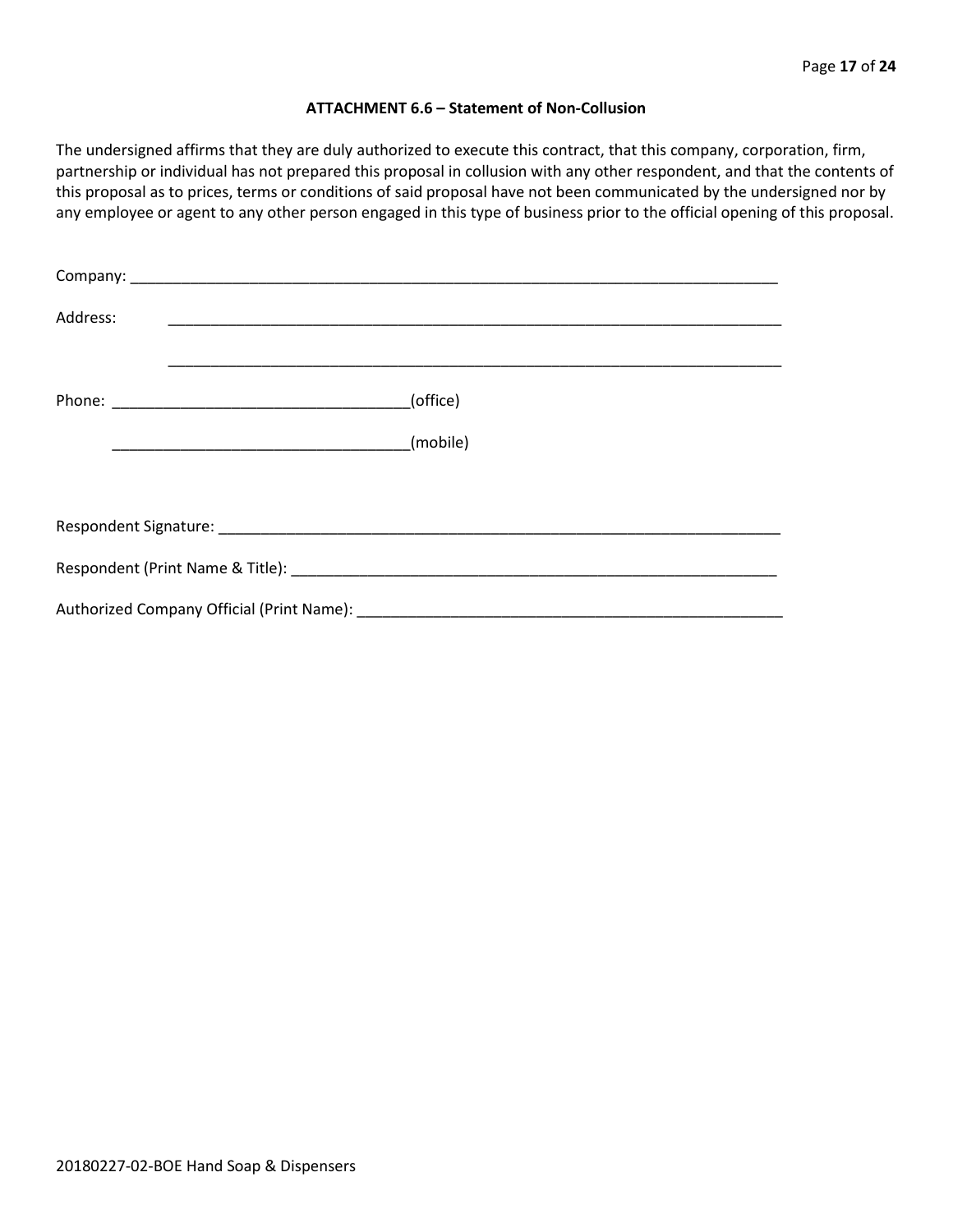#### **ATTACHMENT 6.7 – Attestation Re Personnel**

#### **ATTESTATION RE PERSONNEL USED IN CONTRACT PERFORMANCE**

| <b>CONTRACTOR LEGAL ENTITY NAME:</b>                                   |  |
|------------------------------------------------------------------------|--|
| FEDERAL EMPLOYER IDENTIFICATION NUMBER:<br>(or Social Security Number) |  |

**The Contractor, identified above, does hereby attest, certify, warrant, and assure that the Contractor shall not knowingly utilize the services of an illegal immigrant in the performance of this Contract and shall not knowingly utilize the services of any subcontractor who will utilize the services of an illegal immigrant in the performance of this Contract.**

**SIGNATURE & DATE:**

NOTICE: This attestation MUST be signed by an individual empowered to contractually bind the Contractor.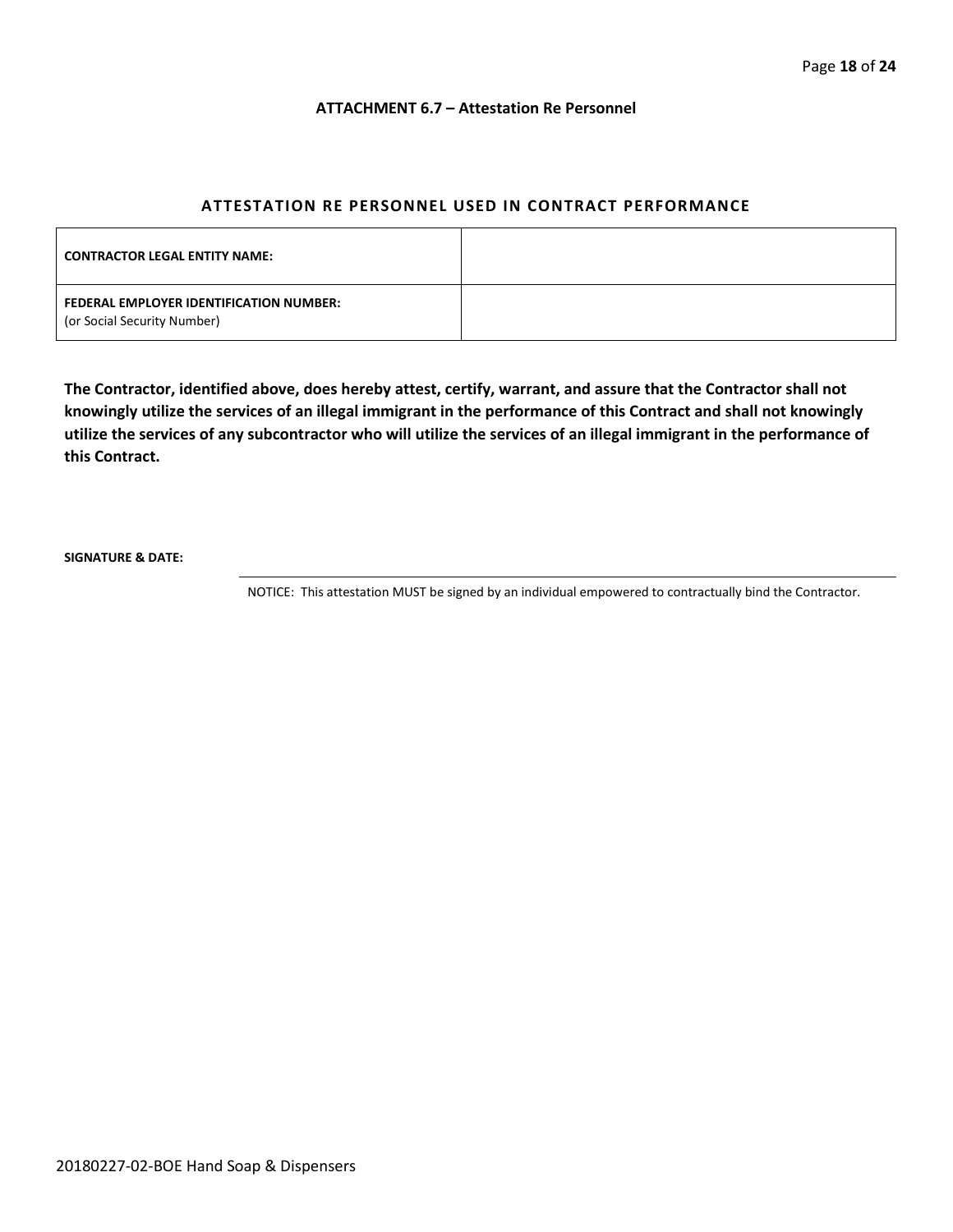#### **ATTACHMENT 6.8 – Drug Free Workplace Affidavit**

The Sumner County Board of Education is committed to maintaining a safe and productive work environment for its employees and to providing high quality service to its citizens. The goal of this policy is for Sumner County Board of Education employees and contractors to remain, or become and remain, drug-free. Abuse and dependency on alcohol and/or drugs can seriously affect the health of employees, contractors and citizens, jeopardize personal safety, impact the safety of others and impair job performance.

STATE OF

**COUNTY OF** \_\_\_\_\_\_\_\_\_\_\_\_\_\_\_\_\_\_\_\_\_\_\_\_\_\_\_\_\_\_\_\_\_

The undersigned, principal officer of

an employer of five (5) or more employees contracting with Sumner County Board of Education to provide goods or services, hereby states under oath as follows:

- 1. The undersigned is a principal officer of (hereinafter referred to as the "Company") and is duly authorized to execute this Affidavit on behalf of the Company.
- 2. The Company submits this Affidavit pursuant to T.C.A. § 50-9-113, which requires each employer with no less than five (5) employees receiving pay who contracts with the state and any local government to provide contracted services to submit an affidavit stating that such employer has a drug-free workplace program that complies with Title 50, Chapter 9 of the *Tennessee Code Annotated*.
- 3. The Company is in compliance with T.C.A. § 50-9-113 and all applicable Federal Laws, Rules and Regulations requiring a drug-free workplace program.

Further affiant saith not.

| <b>STATE OF</b>                                                                                                                                                                                                                   |  |           |
|-----------------------------------------------------------------------------------------------------------------------------------------------------------------------------------------------------------------------------------|--|-----------|
| <b>COUNTY OF</b>                                                                                                                                                                                                                  |  |           |
| Before me personally appeared<br>I am personally acquainted (or proved to me on the basis of satisfactory evidence) and who acknowledged that such<br>person executed the foregoing affidavit for the purposes therein contained. |  | with whom |
| Nitness my hand and seal at office this by the day of the case of the control of the control of the control of the control of the control of the control of the control of the control of the control of the control of the co    |  |           |
| <b>Notary Public</b>                                                                                                                                                                                                              |  |           |

My commission expires: \_\_\_\_\_\_\_\_\_\_\_\_\_\_\_\_\_\_\_\_\_\_\_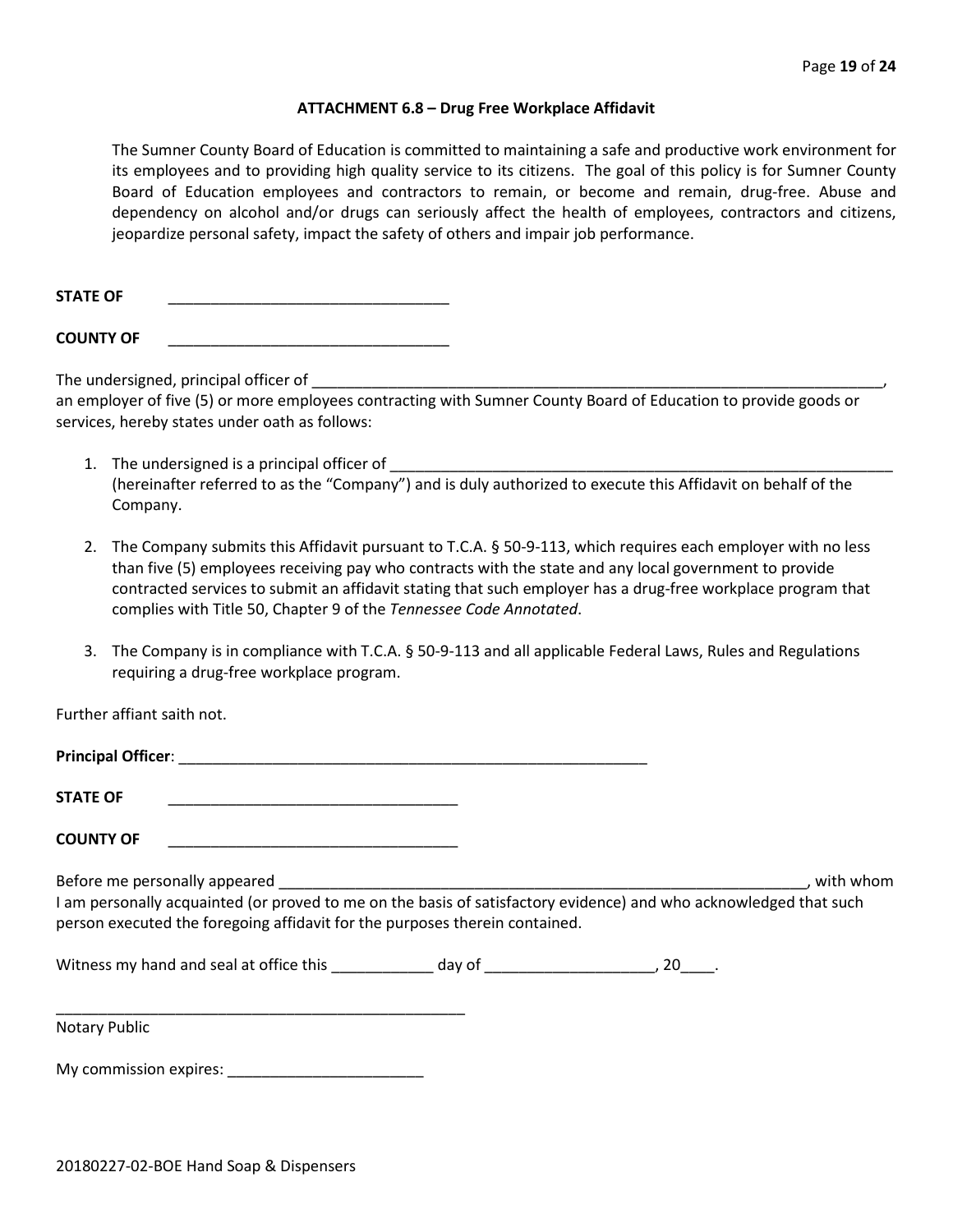#### **ATTACHMENT 6.9 – W9**

| (Rev. December 2014)<br><b>Identification Number and Certification</b><br>Department of the Treasury<br>Internal Revenue Service<br>1 Name (as shown on your income tax return). Name is required on this line; do not leave this line blank.<br>2 Business name/disregarded entity name, if different from above<br>N                                                                                                                                                                                                                                                                                                                                                                                                                                                                                                                                                                                                                                                                                                                                                                                                                                                                                                                                                                                                                                                                                                                                                                                                                                                                                                                                                                                                                                                                                                                                                                                                                             | requester. Do not<br>send to the IRS. |  |  |
|----------------------------------------------------------------------------------------------------------------------------------------------------------------------------------------------------------------------------------------------------------------------------------------------------------------------------------------------------------------------------------------------------------------------------------------------------------------------------------------------------------------------------------------------------------------------------------------------------------------------------------------------------------------------------------------------------------------------------------------------------------------------------------------------------------------------------------------------------------------------------------------------------------------------------------------------------------------------------------------------------------------------------------------------------------------------------------------------------------------------------------------------------------------------------------------------------------------------------------------------------------------------------------------------------------------------------------------------------------------------------------------------------------------------------------------------------------------------------------------------------------------------------------------------------------------------------------------------------------------------------------------------------------------------------------------------------------------------------------------------------------------------------------------------------------------------------------------------------------------------------------------------------------------------------------------------------|---------------------------------------|--|--|
| Specific Instructions on page<br>4 Exemptions (codes apply only to<br>3 Check appropriate box for federal tax classification; check only one of the following seven boxes:<br>certain entities, not individuals; see<br>C Corporation<br>S Corporation Partnership<br>Trust/estate<br>Individual/sole proprietor or<br>instructions on page 3):<br>single-member LLC<br>Print or type<br>Exempt payee code (if any)<br>Limited liability company. Enter the tax classification (C=C corporation, S=S corporation, P=partnership) ▶<br>Exemption from FATCA reporting<br>Note. For a single-member LLC that is disregarded, do not check LLC; check the appropriate box in the line above for<br>the tax classification of the single-member owner.<br>code (if any)<br>(Applies to accounts maintained outside the U.S.)<br>Other (see instructions) ▶<br>5 Address (number, street, and apt. or suite no.)<br>Requester's name and address (optional)<br>6 City, state, and ZIP code<br>See<br>7 List account number(s) here (optional)                                                                                                                                                                                                                                                                                                                                                                                                                                                                                                                                                                                                                                                                                                                                                                                                                                                                                                           |                                       |  |  |
|                                                                                                                                                                                                                                                                                                                                                                                                                                                                                                                                                                                                                                                                                                                                                                                                                                                                                                                                                                                                                                                                                                                                                                                                                                                                                                                                                                                                                                                                                                                                                                                                                                                                                                                                                                                                                                                                                                                                                    |                                       |  |  |
| Part I<br><b>Taxpayer Identification Number (TIN)</b><br>Social security number<br>Enter your TIN in the appropriate box. The TIN provided must match the name given on line 1 to avoid<br>backup withholding. For individuals, this is generally your social security number (SSN). However, for a<br>resident alien, sole proprietor, or disregarded entity, see the Part I instructions on page 3. For other<br>entities, it is your employer identification number (EIN). If you do not have a number, see How to get a<br>TIN on page 3.<br>or<br>Employer identification number<br>Note. If the account is in more than one name, see the instructions for line 1 and the chart on page 4 for<br>guidelines on whose number to enter.<br>-                                                                                                                                                                                                                                                                                                                                                                                                                                                                                                                                                                                                                                                                                                                                                                                                                                                                                                                                                                                                                                                                                                                                                                                                   |                                       |  |  |
|                                                                                                                                                                                                                                                                                                                                                                                                                                                                                                                                                                                                                                                                                                                                                                                                                                                                                                                                                                                                                                                                                                                                                                                                                                                                                                                                                                                                                                                                                                                                                                                                                                                                                                                                                                                                                                                                                                                                                    |                                       |  |  |
| <b>Certification</b><br>Part II                                                                                                                                                                                                                                                                                                                                                                                                                                                                                                                                                                                                                                                                                                                                                                                                                                                                                                                                                                                                                                                                                                                                                                                                                                                                                                                                                                                                                                                                                                                                                                                                                                                                                                                                                                                                                                                                                                                    |                                       |  |  |
| Under penalties of perjury, I certify that:<br>1. The number shown on this form is my correct taxpayer identification number (or I am waiting for a number to be issued to me); and<br>2. I am not subject to backup withholding because: (a) I am exempt from backup withholding, or (b) I have not been notified by the Internal Revenue<br>Service (IRS) that I am subject to backup withholding as a result of a failure to report all interest or dividends, or (c) the IRS has notified me that I am<br>no longer subject to backup withholding; and<br>3. I am a U.S. citizen or other U.S. person (defined below); and<br>4. The FATCA code(s) entered on this form (if any) indicating that I am exempt from FATCA reporting is correct.<br>Certification instructions. You must cross out item 2 above if you have been notified by the IRS that you are currently subject to backup withholding<br>because you have failed to report all interest and dividends on your tax return. For real estate transactions, item 2 does not apply. For mortgage<br>interest paid, acquisition or abandonment of secured property, cancellation of debt, contributions to an individual retirement arrangement (IRA), and<br>generally, payments other than interest and dividends, you are not required to sign the certification, but you must provide your correct TIN. See the<br>instructions on page 3.                                                                                                                                                                                                                                                                                                                                                                                                                                                                                                                                      |                                       |  |  |
| Sign<br>Signature of                                                                                                                                                                                                                                                                                                                                                                                                                                                                                                                                                                                                                                                                                                                                                                                                                                                                                                                                                                                                                                                                                                                                                                                                                                                                                                                                                                                                                                                                                                                                                                                                                                                                                                                                                                                                                                                                                                                               |                                       |  |  |
| Here<br>U.S. person ▶<br>Date P<br>· Form 1098 (home mortgage interest), 1098-E (student Ioan interest), 1098-T<br><b>General Instructions</b>                                                                                                                                                                                                                                                                                                                                                                                                                                                                                                                                                                                                                                                                                                                                                                                                                                                                                                                                                                                                                                                                                                                                                                                                                                                                                                                                                                                                                                                                                                                                                                                                                                                                                                                                                                                                     |                                       |  |  |
| (tuition)<br>Section references are to the Internal Revenue Code unless otherwise noted.<br>• Form 1099-C (canceled debt)<br>Future developments. Information about developments affecting Form W-9 (such<br>. Form 1099-A (acquisition or abandonment of secured property)<br>as legislation enacted after we release it) is at www.irs.gov/fw9.<br>Use Form W-9 only if you are a U.S. person (including a resident alien), to<br>provide your correct TIN.<br><b>Purpose of Form</b>                                                                                                                                                                                                                                                                                                                                                                                                                                                                                                                                                                                                                                                                                                                                                                                                                                                                                                                                                                                                                                                                                                                                                                                                                                                                                                                                                                                                                                                            |                                       |  |  |
| If you do not return Form W-9 to the requester with a TIN, you might be subject<br>An individual or entity (Form W-9 requester) who is required to file an information<br>to backup withholding. See What is backup withholding? on page 2.<br>return with the IRS must obtain your correct taxpayer identification number (TIN)<br>which may be your social security number (SSN), individual taxpayer identification<br>By signing the filled-out form, you:<br>number (ITIN), adoption taxpayer identification number (ATIN), or employer<br>1. Certify that the TIN you are giving is correct (or you are waiting for a number<br>identification number (EIN), to report on an information return the amount paid to<br>to be issued).<br>you, or other amount reportable on an information return. Examples of information<br>2. Certify that you are not subject to backup withholding, or<br>returns include, but are not limited to, the following:<br>3. Claim exemption from backup withholding if you are a U.S. exempt payee. If<br>· Form 1099-INT (interest earned or paid)<br>applicable, you are also certifying that as a U.S. person, your allocable share of<br>. Form 1099-DIV (dividends, including those from stocks or mutual funds)<br>any partnership income from a U.S. trade or business is not subject to the<br>* Form 1099-MISC (various types of income, prizes, awards, or gross proceeds)<br>withholding tax on foreign partners' share of effectively connected income, and<br>. Form 1099-B (stock or mutual fund sales and certain other transactions by<br>4. Certify that FATCA code(s) entered on this form (if any) indicating that you are<br>brokers)<br>exempt from the FATCA reporting, is correct. See What is FATCA reporting? on<br>page 2 for further information.<br>· Form 1099-S (proceeds from real estate transactions)<br>. Form 1099-K (merchant card and third party network transactions) |                                       |  |  |

Cat. No. 10231X

Form W-9 (Rev. 12-2014)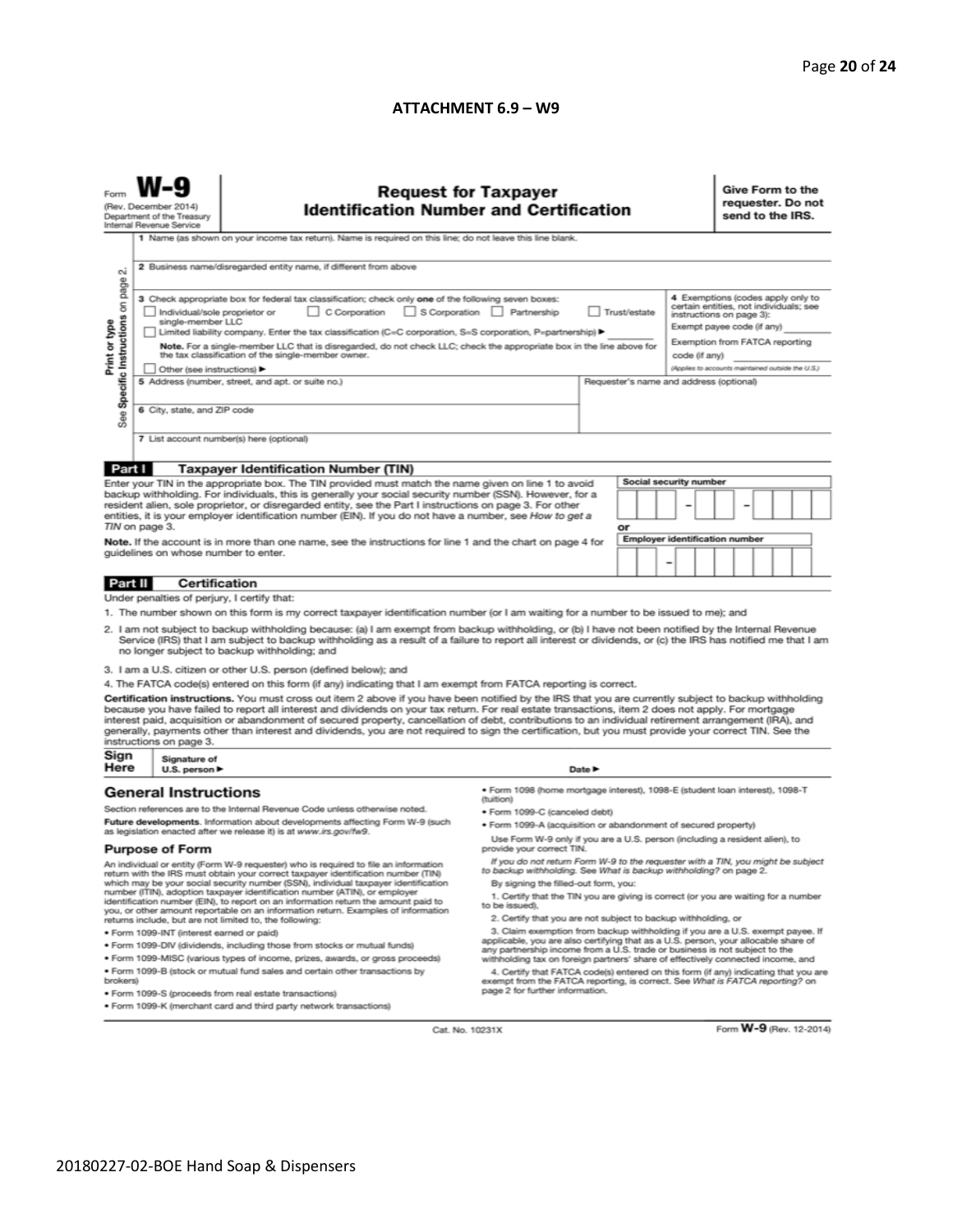#### **ATTACHMENT 6.10 – Standard Terms & Conditions SUMNER COUNTY BOARD OF EDUCATION (SCS)**

#### **1. PREPARATION AND SUBMISSION OF BID.**

- **a.** Failure to examine any drawings**,** specifications, or instructions will be at the bidder's risk. Any deviation from the stated terms, conditions and specifications must be coordinated with and approved in writing by the SCS Purchasing Supervisor.
- **b.** BID SUBMITTAL / SIGNATURE: Bid shall give the full name and business address of the bidder. If the bidder is a corporation, the name shall be stated as it is in the corporate charter. Bids must be signed in ink by the bidder's authorized agent. Unsigned bids will be rejected. Bids are to be sealed and the outside of the envelope is to reference the bid number. The person signing the bid must show his title, and if requested by the institution, must furnish satisfactory proof of his or her authority to bind his or her company in contract. Bidder understands that by submitting a bid with an authorized signature, it shall constitute an offer to SCS. Bids must be typewritten or in ink; otherwise they may not be considered. Purchase orders will be issued to the firm name appearing on the W9. Facsimile responses will not be considered.
- **c.** SCS is not responsible for any costs incurred by any vendor pursuant to the RFP. The vendor shall be responsible for all costs incurred in connection with the preparation and submission of its proposal.
- **d.** All bidders must be in compliance with T.C.A. § 62-6-119 at the time of the bid and provide evidence of compliance with the applicable provisions of the chapter before such bid may be considered.
- **e.** Bids are to be received in the location designated on the bid no later than the specified date and time. Late bids will NOT be opened or considered.
- **f.** No erasures permitted. Errors may be crossed out and corrections printed in ink or typewritten adjacent to error and must be initialed in ink by person signing bid.
- **g.** Specifications: Reference to available specifications shall be sufficient to make the terms of the specifications binding on the bidder. The use of the name of a manufacturer, or any special brand or make in describing an item does not restrict the bidder to that manufacturer or specific article, unless specifically stated. Comparable products of other manufacturers will be considered if proof of compatibility is contained in the bid. Bidders are required to notify SCSs Purchasing Supervisor whenever specifications/procedures are not perceived to be fair and open. The articles on which the bids are submitted must be equal or superior to that specified. Informative and Descriptive Literature: The bidder must show brand or trade names of the articles bid, when applicable. It shall be the responsibility of the vendor, including vendors whose product is referenced, to furnish with the bid such specifications, catalog pages, brochures or other data as will provide an adequate basis for determining the quality and functional capabilities of the product offered. Failure to provide this data may be considered valid justification for rejection of bid.
- **h.** Samples: Samples of items when called for, must be furnished free of expense, and if not destroyed will, upon vendor's request within ten (10) days of bid opening, be returned at the bidder's expense. Each sample must be labeled with the bidder's name, manufacturer's brand name and number, bid number and item reference.
- **i.** Time of Performance: The number of calendar days in which delivery is to be made after receipt of order shall be stated in the bid and may be a factor in making an award, price notwithstanding. If no delivery time is stated in the bid, bidder agrees that delivery is to be made within two weeks (10 business days) of order.
- **j.** Transportation and delivery charges should be included in the price and be fully prepaid by the vendor to the destination specified in the bid. Bid prices shall include delivery of all items F.O.B. destination.
- **k.** New materials and supplies must be delivered unless otherwise specifically stated in the bid.
- **l.** Alternate/multiple bids will not be considered unless specifically called for in the bid.
- **m.** Only bids submitted on bid forms furnished by the Institution will be considered.
- n. By signing this bid where indicated, the bidder agrees to strictly abide by all local, state and federal statutes and regulations. The bidder further certifies that this bid is made without collusion or fraud.
- **o.** Failure to Bid/Error in Bid. In case of error in the extension of prices in the bid, the unit price will govern. Late bids will NOT be opened or considered. Bidders are cautioned to verify their bids before submission, as amendments received after the bid deadline will not be considered. No bid shall be altered, amended or withdrawn after opening. After bid opening, a bidder may withdraw a bid only when there is obvious clerical error such as a misplaced decimal point, or when enforcement of the bid would impose unconscionable hardship due to an error in the bid resulting in a quotation substantially below the other bids received. Bid withdrawals will be considered only upon written request of the bidder.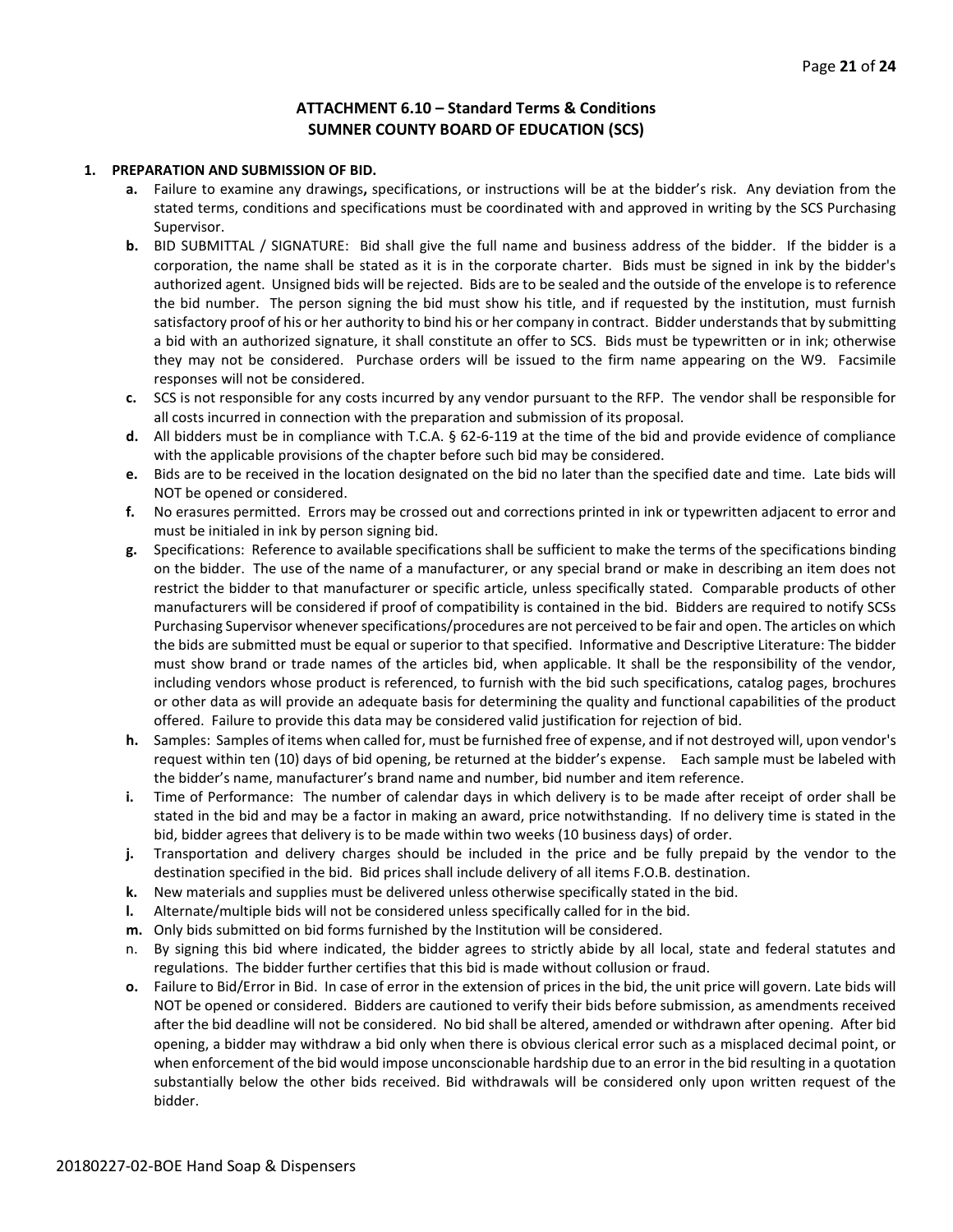- **2. OPEN RECORDS.** In order to comply with the provisions of the Tennessee Open Records Act, all bids will be publicly opened and are subject to public inspection after the award upon written request. Bidders may be present at bid opening. Summary information will be posted the SCS website, www.sumnerschools.org under the Invitation to Bid link.
- **3. ACCEPTANCE AND AWARD.** SCS reserves the right to reject any and all bids and to waive any informality in bids and, unless otherwise specified by the bidder to accept any item in the bid. Action to reject all bids shall be taken for unreasonably high prices, errors in the bid documents, cessation of need, unavailability of funds, or any other reason approved by SCS.
	- a. Contracts and purchases will be made with the lowest, responsive, responsible, qualified bidder. The quality of the articles to be supplied, their conformity with the specifications, their suitability to the requirements of the Institution, cash discount offered and the delivery terms will be taken into consideration.
	- b. Any deviation from these stated terms, specifications and conditions must be coordinated with and approved in writing by the Purchasing Supervisor.
	- c. Prices quoted on the response (if any) are to be considered firm and binding until the said equipment, supplies or services are in the possession of SCS.
	- d. SCS reserves the right to order more or less than the quantity listed in the bid.
	- e. If a bidder fails to state a time within which a bid must be accepted, it is understood and agreed that SCS shall have ninety (90) days to accept.
	- f. No purchase or contract is authorized or valid until the issuance of a SCS purchase order in accordance with SCS policy. No SCS employee is authorized to purchase equipment, supplies or services prior to the issuance of such a purchase order.
	- g. The contract may not be assigned without written SCS consent.
	- h. If the appropriate space is marked on the bid, other Institutions (such as State, Local and/or Public Agencies) may purchase off the contract during the same period as SCS.
	- i. The awarded bidder will be required to post a performance and payment bond in the amount of 25% of the contract price if it exceeds \$100,000 as stated by T.C.A. §12-4-201.
	- j. If the project cost is in excess of \$25,000 a performance bond must be secured by the requesting part in an amount equal to the market improvement value.
- **4. PAYMENT**. Payment terms must be specified in the bid response, including any discounts for early payment. Partial payments will not be approved unless justification for such payment can be shown. Terms will be NET 30 days. Payment will not be made until the conditions and specifications of the RFP are inspected and approved as conforming by persons appointed by SCS.
- **5. DEFAULT OF SELECTED VENDOR.** In case of vendor default, SCS may procure the articles or services from other sources and hold the defaulting vendor responsible for any resulting cost. If the awarded vendor violates any terms of their response, the contract, SCS policy or any law, they may be disqualified from bidding for a period of two years for minor violations or longer for major violations. Bids from disqualified bidders will not be accepted during the period of disqualification.
- **6. INSPECTION OF PURCHASES.** Articles received which are not equivalent will not be accepted and will be picked up by the vendor or returned to vendor, shipping charges collect. SCS shall have a reasonable period in which to inspect and accept or reject materials without liability. If necessity requires SCS to use nonconforming materials, an appropriate reduction in payment may be made.
- **7. TAXES.** SCS is tax exempt; do not include taxes in quotation. Vendors making improvements or additions to or performing repair work on real property for SCS are liable for any applicable sales or use tax on tangible personal property used in connection with the contract or furnished to vendors by the state for use under the contract.
- **8. NONDISCRIMINATION.** SCS is an equal opportunity employer. SCS and bidder agree to comply with Titles VI and VII of the Civil Rights Act of 1964, Title IX of the Education Amendments of 1972, Section 504 of the Rehabilitation Act of 1973, Executive Order 11,246, the Americans with Disabilities Act of 1990 and the related regulations to each. Each party assures that it will not discriminate against any individual including, but not limited to employees or applicants for employment and/or students, because of race, religion, creed, color, sex, age, disability, veteran status or national origin. In the event that any claims should arise with regards to violations of any such local, state or federal law, statues, rule or regulations, the vendor will indemnify and hold SCS harmless for any damages, including court costs or attorney fees, which might be incurred.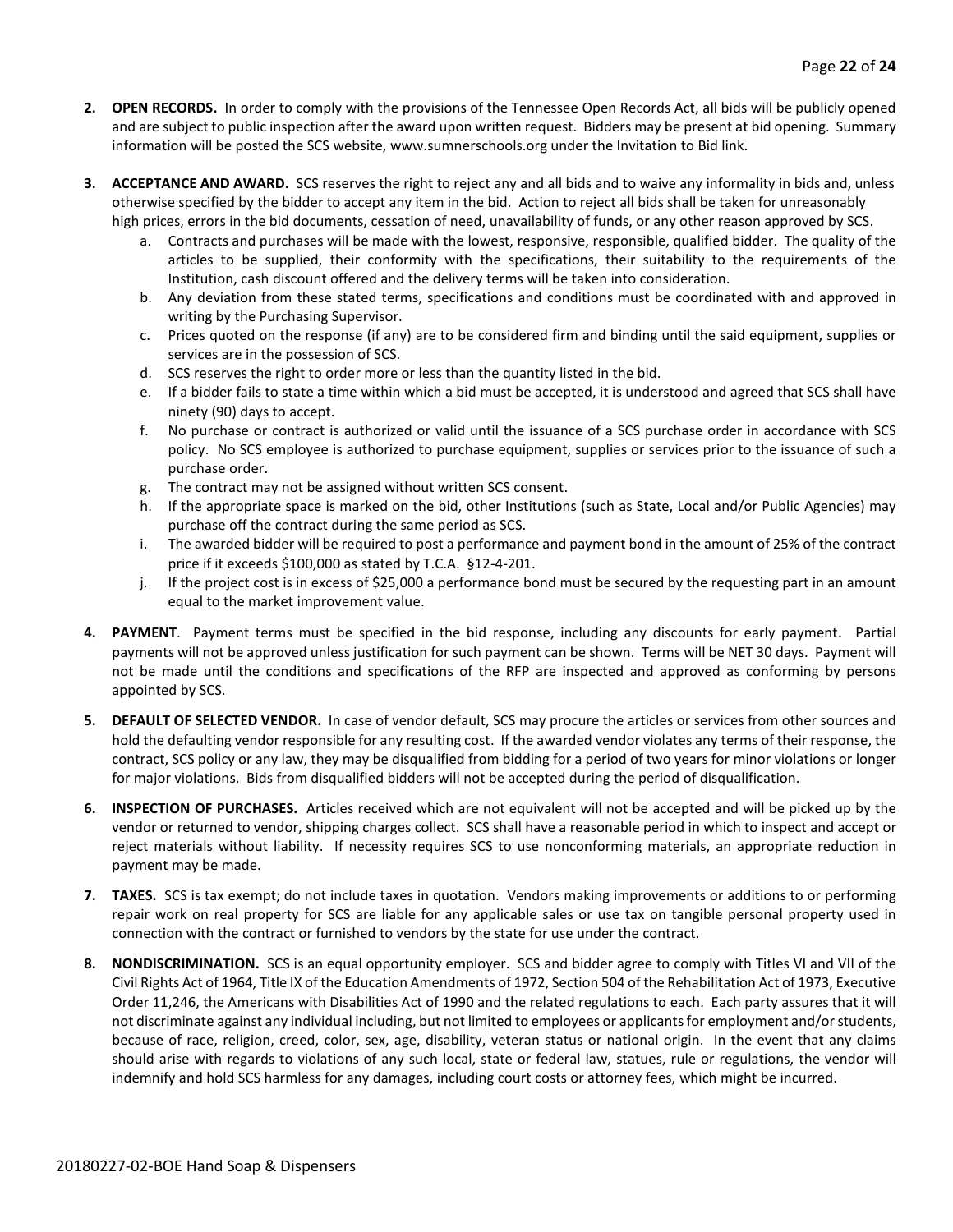- **9. PROHIBITIONS/NO VENDOR CONTRACT FORM/TENNESSEE LAW.** Acceptance of gifts from vendors is prohibited. T.C.A. §12- 4-106. The contract documents for purchase under this bid request shall consist of the successful bidder's bid and SCSs purchase order. **The bidder may request exceptions to terms and conditions and/or request SCS to accept other terms and conditions by means of subsequent documents such as invoices, warranty agreements, license agreements, etc. All subsequent document shall be open to revision for impermissible language. SCS reserves the right to render the bid unresponsive and subject the bid to rejection if successful terms cannot be negotiated. The contract shall be governed by Tennessee law.**
- **10. PROHIBITION ON HIRING ILLEGAL IMMIGRANTS.** Tennessee Public Chapter No. 878 of 2006, T.C.A. §12-3-309, requires that Contactor attest in writing that Contractor will not knowingly utilize the services of illegal immigrants in the performance of this Contract and will not knowingly utilize the services of any subcontractor, if permitted under this Contract, who will utilize the services of illegal immigrants in the performance of this Contract. The attestation shall be made on the form, Attestation re Personnel Used in Contract Performance ("the Attestation"), which is attached and hereby incorporated by this reference.
- **11. SALES AND USE TAX.** Before the Purchase Order/Contract resulting from this RFP/RFQ is signed, the apparent successful bidder must be registered with the Department of Revenue for the collection of Tennessee sales and use tax as required by T.C.A. §12-3-306.
- **12. ASSIGNMENT.** Neither the vendor nor SCS may assign this agreement without prior written consent of the other party.
- **13. LIABILITIES.** The vendor shall indemnify SCS against liability for any suits, actions or claims of any character arising from or relating to the performance under this agreement by the vendor or its subcontractors. SCS has no obligation for the payment of any judgement or the settlement of any claim made against the vendor or its subcontractors as a result of obligations under this contract.
- **14. APPLICABLE LAW.** Any contract shall be interpreted under the laws and statutes of the State of Tennessee. SCS does not enter into contracts which provide for mediation or arbitration. Any action arising from any contract made from this RFP shall be brought in the state courts in Sumner County, TN or in the United States Federal District Court for the Middle District of Tennessee.

Additionally, it is a violation of state statutes to purchase materials, supplies, services or any other item from a vendor that is a commissioner, official, employee or board member that has any financial or beneficial interest in such transaction, T.C.A. §12-4-101.

- **15. FUNDS**. The Proposer understands and accepts the non-appropriation of funds provision of SCS.
- **16. DATA PRIVACY AND SECURITY**. Personal Information (PI) includes but is not limited to that information protected by HIPAA, the HITECH Act, FERPA, or Gramm-Leach-Bliley) or such information which would allow a third party to gain access to the personal, medical or financial records of any of any party. Vendor represents and warrants that its collection, access, use, storage, disposal and disclosure of PI complies with all applicable federal and state privacy and data protection laws. Vendor represents and warrants that Vendor will maintain compliance with the SSAE 16 standard, and shall undertake any audits and risk assessments Vendor deems necessary to maintain compliance with SSAE16. If PI provided by SCS to Vendor is subject to FERPA. Vendor agrees that in its handling of FERPA data it will perform as a school official as that term is defined by FERPA regulations. Vendor acknowledges that its improper disclosure or re-disclosure of PI covered by FERPA may, under certain circumstances, result in Vendor's exclusion from eligibility to contract with SCS for at least five (5) years. Vendor shall provide SCS with the name and contact information for an employee of Vendor who shall serve as SCS's primary security contact and shall be available to assist Customer twenty-four (24) hours per day, seven (7) days per week as a contact in resolving obligations associated with any security incident in which it is reasonably suspected that there has been a breach of information security. Vendor shall immediately mitigate or resolve any Security Incident, at Vendor's expense and in accordance with applicable privacy rights, laws, regulations and standards. Vendor shall reimburse SCS for actual costs incurred by SCS in responding to, and mitigating damages caused by, any Security Incident, including all costs of notice and/or remediation incurred under applicable law as a result of the Security Incident.
- **17. IRAN DIVESTMENT ACT.** By submission of this bid, each bidder and each person signing on behalf of any bidder certified, and in the case of a joint bid each party thereto certifies as to its own organization, under penalty of perjury, that to the best of its knowledge and belief that each bidder is not on the list created pursuant to T.C.A. §12-12-106.